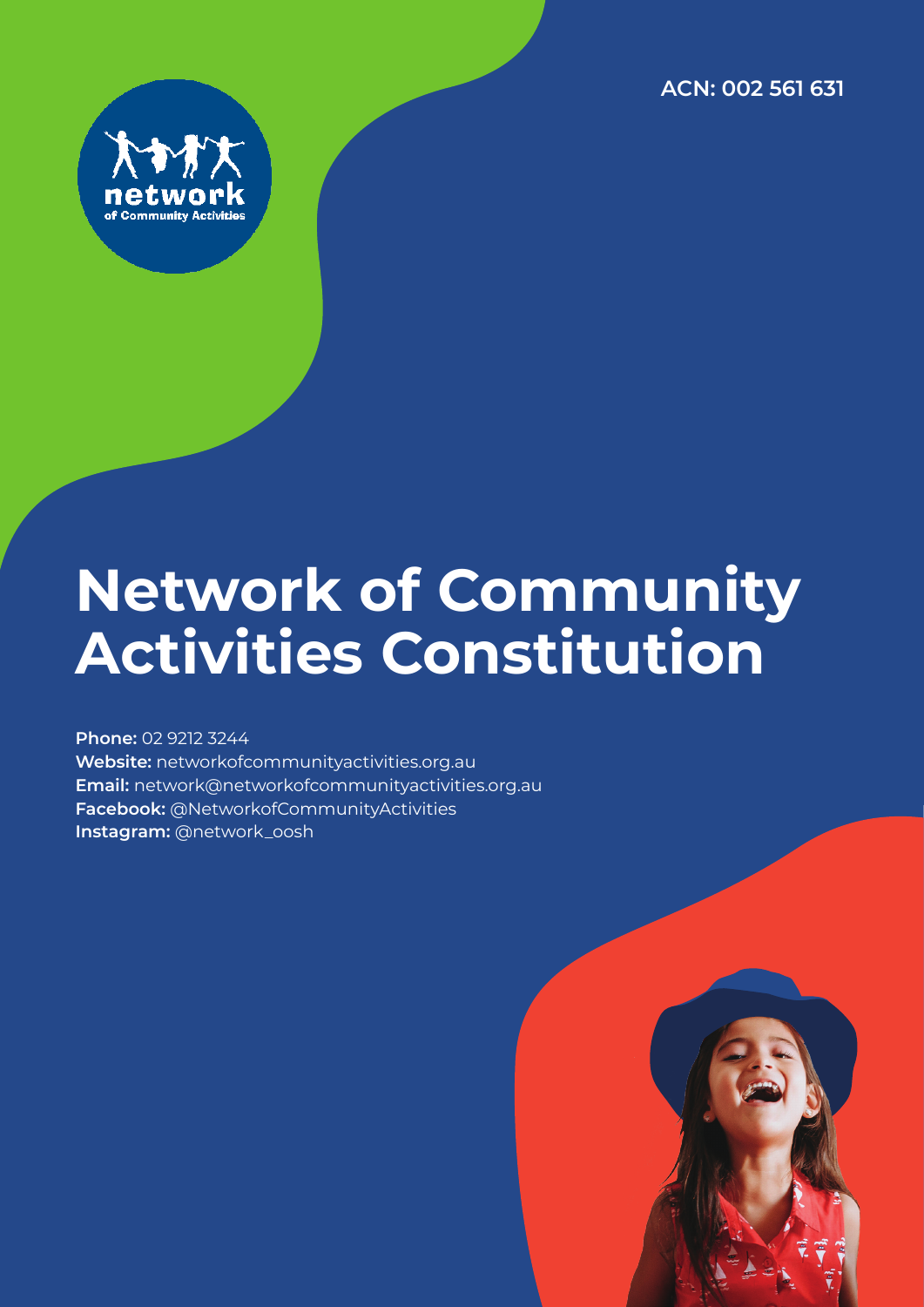### **NETWORK OF COMMUNITY ACTIVITIES. ACN 002 561 631**

### **A Company limited by Guarantee.**

# **Definitions and Interpretation**

### **(i) Definitions**

In this Constitution unless the contrary intention appears:

**Alternate Director** means a person appointed as an alternate director under Rule 9.6.

**Activity Programmes** means programmes that are designed for and are implemented by community activity centres for the benefit of children aged between 5 and 14 years inclusive.

**Board** means all or some of the Board acting as a board of directors.

**Chairperson** means the person who is chair of the Board under Rule 9.16.

Community Groups means a not for profit community organisation whether incorporated or not that has objects that primarily promote not for profit community based activity to assist the needs of children including the development of Outside School Hours Care and community activity centres.

**Constitution** means this constitution as amended from time to time, and a reference to a Rule is a reference to a Rule of this Constitution.

**Corporations Act** means the Corporations Act 2001 (Cwlth).

**Director** means a person holding office as a director of Network and where appropriate includes an Alternate Director.

**Member** means a person entered in the Register of Members

**Network means** Network of Community Activities ACN 002 561 631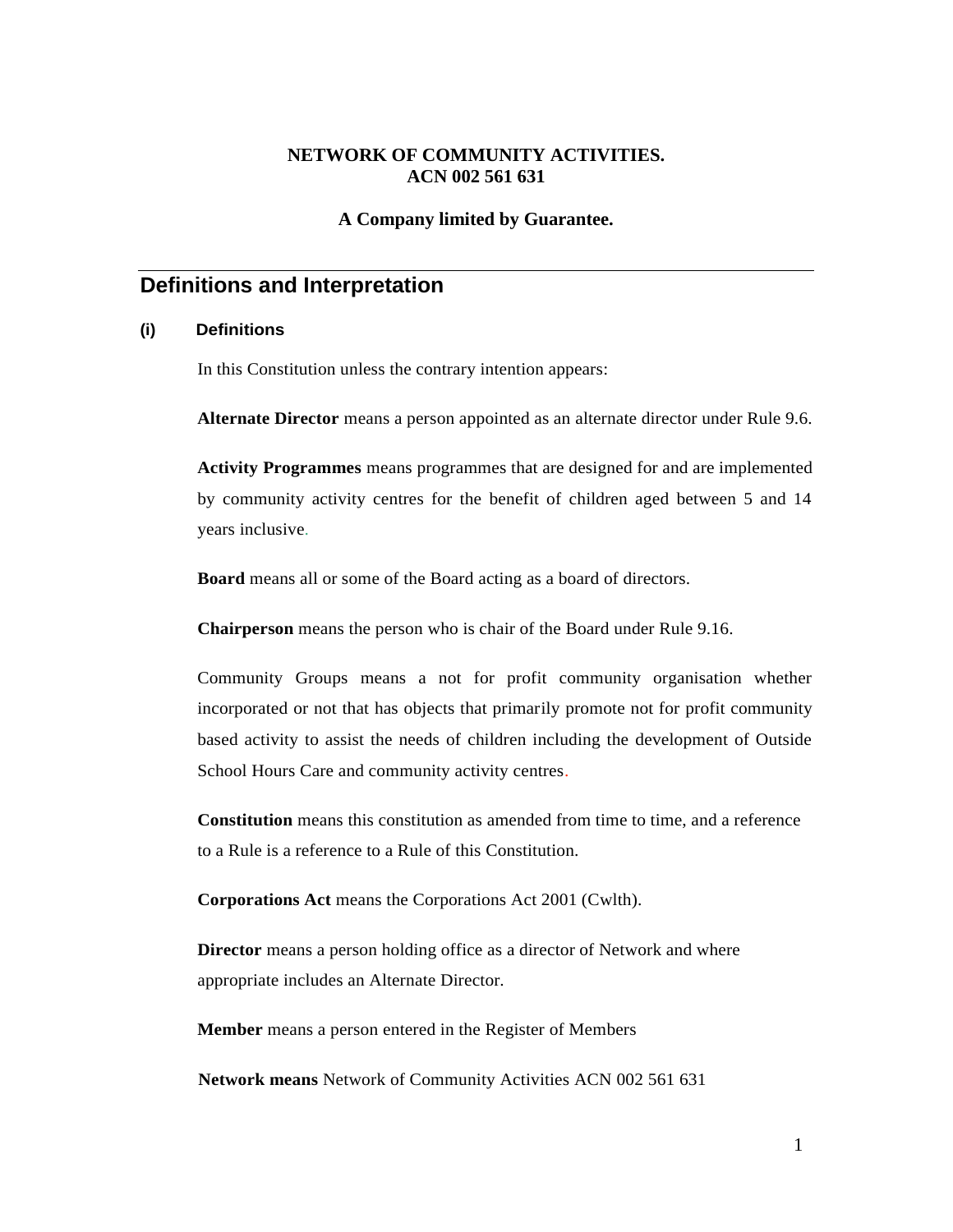**Office Bearers** means the Chairperson, Treasurer, Vice Chairperson and Secretary

**Out of School Hours Services** means a not for profit community service operating before and/or after school hours and in school holiday periods.

**Part** means a part of this Constitution.

**Register** means the register of Members of Network under the Corporations Act and if appropriate includes a branch register.

**Registered Office** means the registered office of Network.

**Representative** means a person appointed to represent a corporate Member at a general meeting of Network in accordance with the Corporations Act.

**Secretary** means a person appointed under Rule 10.1 as a secretary of Network and where appropriate includes an acting secretary and a person appointed by the Board to perform all or any of the duties of a secretary of Network.

**Subscription fee** means the annual fee payable by a Member or Associate.

**State** means the State or Territory in which Network is for the time being registered, active or operating.

### **(ii) Interpretation**

In this Constitution unless the contrary intention appears:

- (a) **(amount paid)** a reference to an amount paid includes an amount credited as paid
- (b) **(gender)** words importing any gender include all other genders;
- (c) **(person)** the word person includes a firm, a body corporate, a partnership, a joint venture, an unincorporated body or association or an authority;
- (d) **(singular includes plural)** the singular includes the plural and vice versa;
- (e) **(regulations)** a reference to a law includes regulations and instruments made under the law;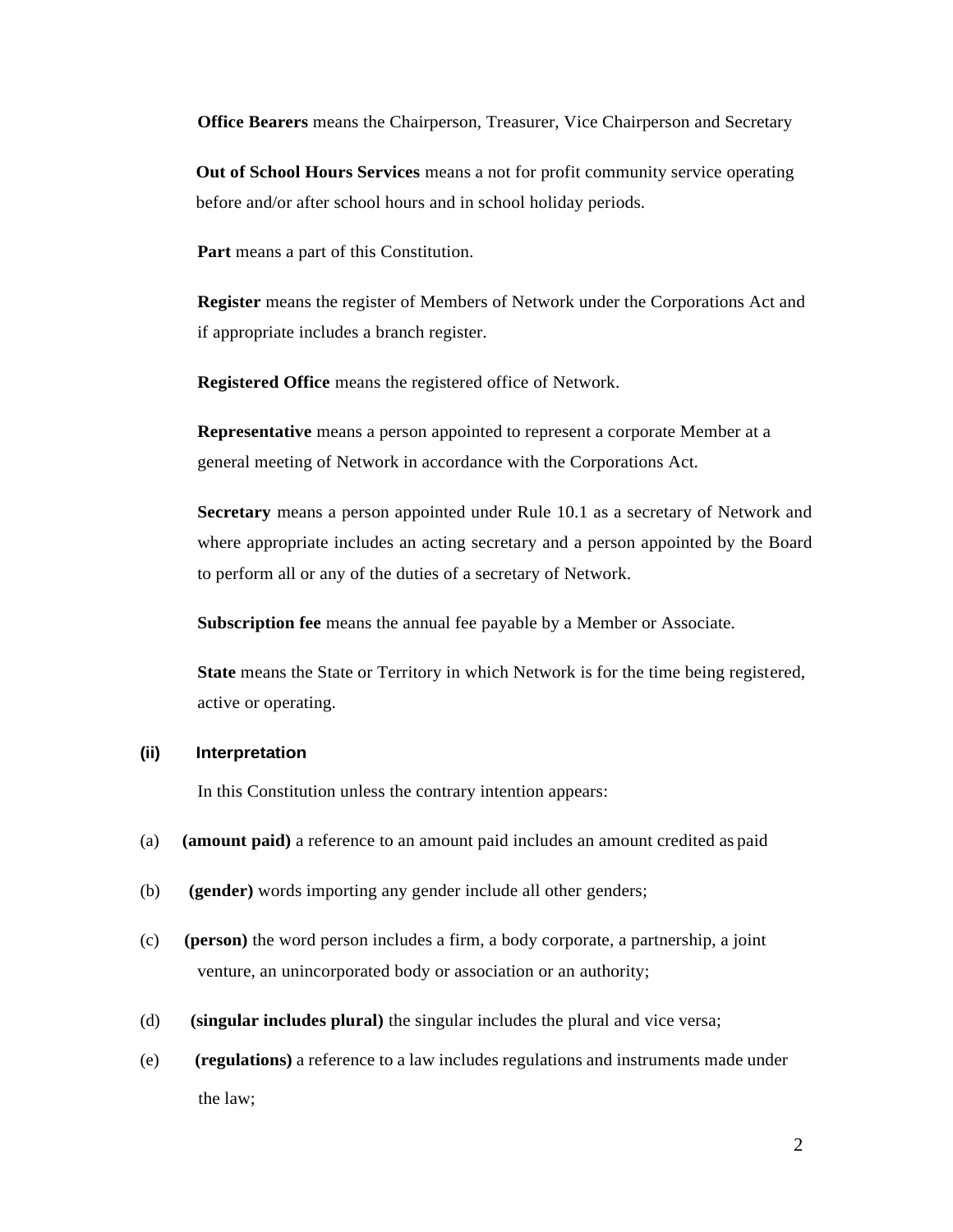- (f) **(amendments to statutes)** a reference to a law or a provision of a law includes amendments, re-enactments or replacements of that law or the provision, whether by the State or the Commonwealth of Australia or otherwise;
- (g) **(from time to time) i**ncludes a power, an authority or a discretion reposed in a Director, the Board, Network as a body corporate in general meeting or in a Member that may be exercised at any time and from time to time;
- (h) **(signed)** where, by a provision of this Constitution, a document including a notice is required to be signed, that requirement may be satisfied in relation to an electronic communication of the document in any manner permitted by law or by any State or Commonwealth law relating to electronic transmissions or in any other manner approved by the Board; and
- (i) **(writing)** "writing" and "written" includes printing, typing and other modes of reproducing words in a visible form including, without limitation, any representation of words in a physical document or in an electronic communication or form or otherwise.

### **(iii) Corporations Act**

In this Constitution unless the contrary intention appears:

- (a) an expression in a provision of this Constitution that deals with a matter dealt with by a particular provision of the Corporations Act, has the same meaning as in that provision of the Corporations Act; and
- (b) "Section" means a section of the Corporations Act.

### **(iv) Headings and Parts**

Headings are inserted for convenience and are not to affect the interpretation of this **Constitution** 

This Constitution is divided into Parts.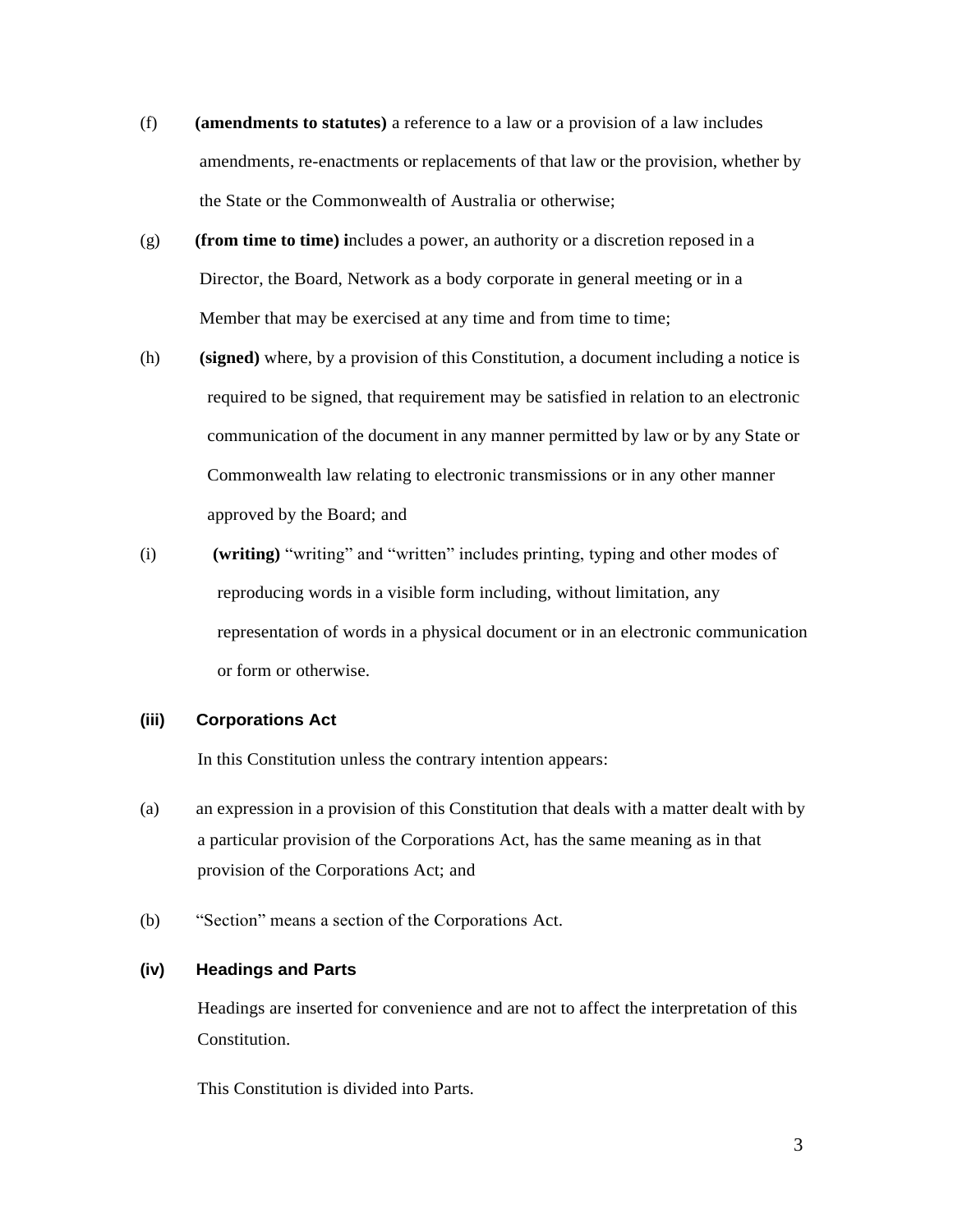### **(v) Replaceable rules not to apply**

The provisions of the Corporations Act that apply as replaceable rules are displaced by this Constitution and accordingly do not apply to Network unless stated in this Constitution.

### **(vi) Limited liability**

The liability of the members is limited.

### **1 Objects**

The objects of Network are:-

(a) To promote and provide assistance with the establishment, resourcing and

development of "Not for profit" community based activity groups in NSW, in

particular out of school services, which extend play, creative and community engagement opportunities for children in their leisure time.

(b) To represent the interests of Out of School Hours Services for children 5-14 years

within New South Wales and at a National level.

c) To collaborate with local communities and other agencies to address the varying needs and issues of school-age children and their families, including children with a disability, children of different cultural, social, linguistic and economic backgrounds and those in isolated communities and, when ever possible, relieve disadvantage within a framework of social justice and reconciliation with Aboriginal and Torres Strait Islander communities.

d) To promote the provisions of the United Nations Convention of the Rights of the Child, in particular Article 12 ( The child's right to express their opinion.) and Article 31 (The Child's Right to Play and Leisure opportunities).  $<sup>1</sup>$ </sup>

<sup>1</sup>*Article 12* States Parties shall assure to the child who is capable of forming his or her own views the right to express those views freely in all matters affecting the child, the views of the child being given due weight in accordance with the age and maturity of the child.

*Article 31* States Parties recognize the right of the child to rest and leisure, to engage in play and recreational activities appropriate to the age of the child and to participate freely in cultural life and the arts.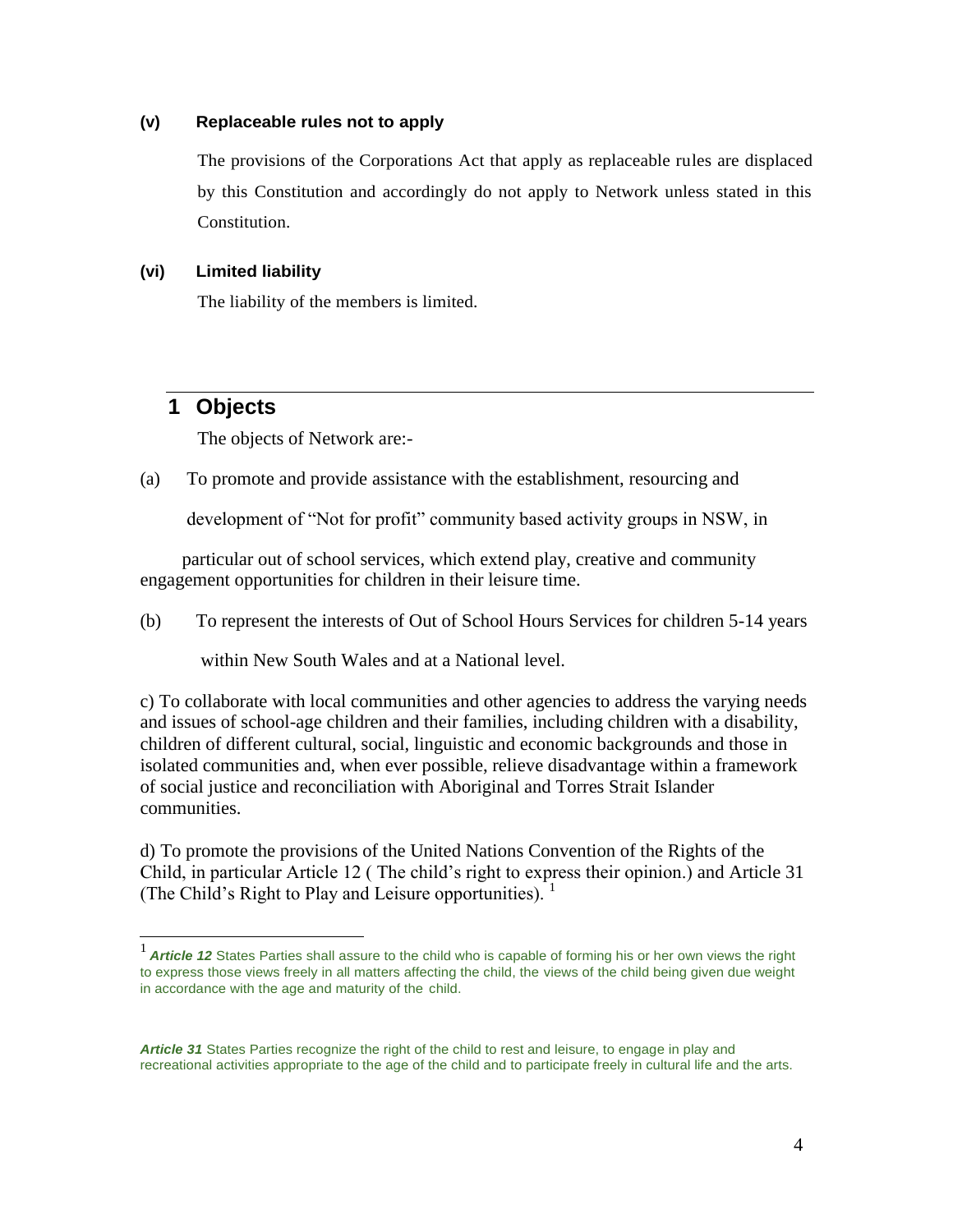( e ) To encourage and participate in the establishment of a range of community education, training and other learning experiences for individuals and organisations that will enrich the lives of children within their own communities.

(f) To take all necessary steps to secure funding and other resources that are required to implement the objects of Network

### **2. Income**

### **2.1 Application of income**

The income and any surplus property of Network, however derived, must be applied solely towards the promotion of the objects of Network as set out in this Constitution.

### **2.2 No dividends, bonus or profit to be paid to members**

No part of the income or the property of Network may be paid or transferred, directly or indirectly by way of dividend, bonus or otherwise, to the Directors or the **Members** 

### **2.3 Payments in good faith**

Nothing in this Constitution prevents the payment in good faith to a Director or Member, or to a firm of which a Director or Member is a partner:

- 2.3.1 for remuneration for services rendered to Network; or
- 2.3.2 for goods supplied in the ordinary course of business; or
- 2.3.3 for reasonable rent for premises leased to Network by a Director or Member.

### **3. Membership**

### **3.1 Members**

**The Members of Network are divided into the following categories:**

### 3.1.1 Community Groups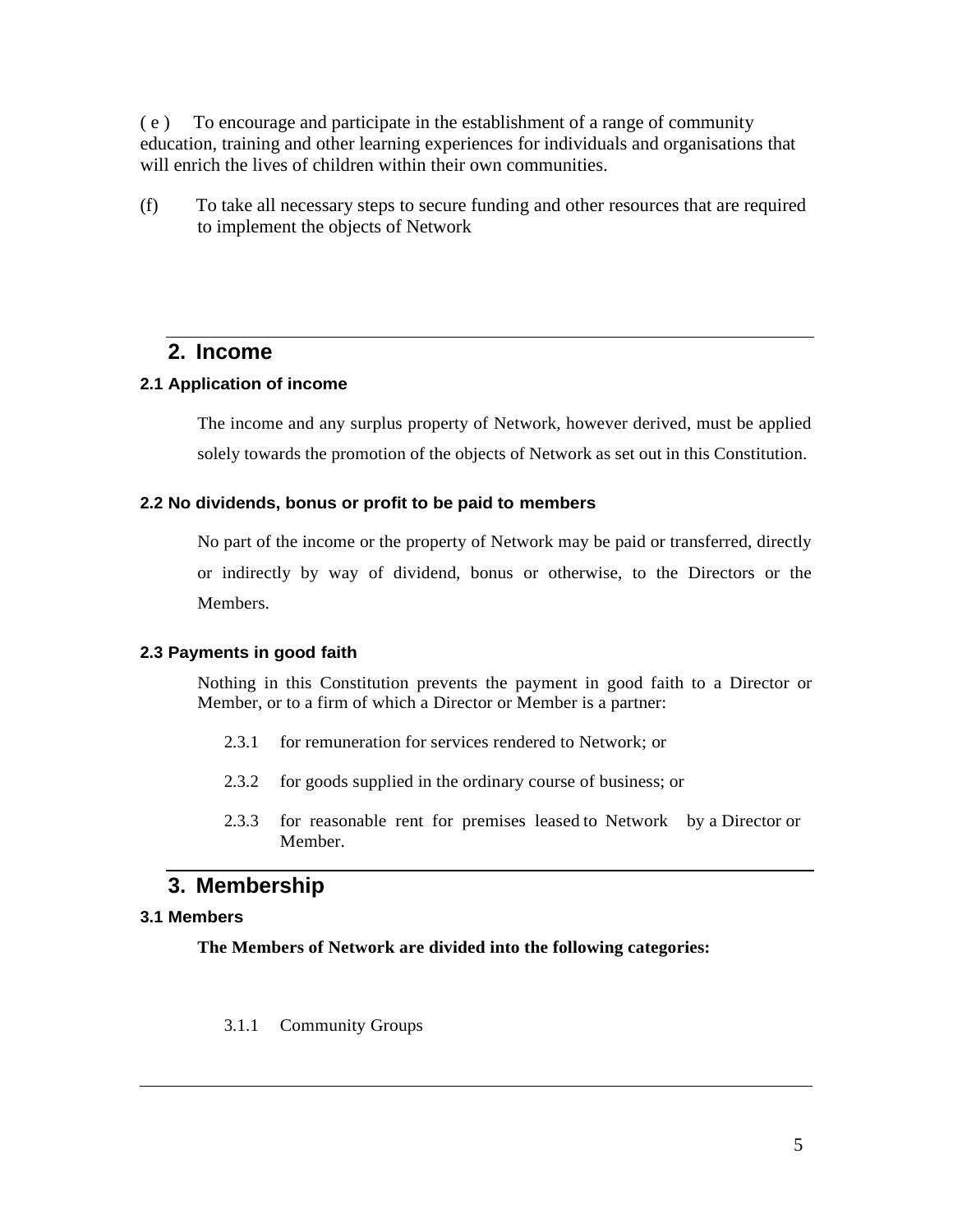- 3.1.2 Individuals commonly referred to as "Friends of Network"
- 3.1.3 Life Members

### **3.2 Associates**

### **The Associates of Network are divided into the following categories:**

3.2.1 Associates

3.2.2 Such other class or classes as the Board shall from time to time

determine and who shall be known as a designated class of Associates with

privileges as determined by the Board.

### **3.3 Rights of Members.**

Except as provided for in this Constitution the Members of Network shall have the right to:

- 3.3.1 Attend meetings
- 3.3.2 Vote at meetings
- 3.3.3 Stand for election to the Board, and
- 3.3.4 Propose or second the nomination of a member standing for election as a Director of Network.

### **3.4 Individuals "Friends of Network"**

An Individual member known as a "Friend of Network" is any individual who through his or her contribution to the out of school hours sector or through an involvement and contribution to the advancement of children, has been invited by the Board to become a Friend of Network and has accepted the invitation and paid the applicable membership fee. Individual "Friends of Network "shall be entitled to one vote at any meeting of Network.

### **3.5 Life Members**

Any person nominated by the board from time to time for life membership shall be entitled to be elected as a Life Member of Network and thereafter (subject to this Constitution) shall not be required to pay any further membership fee during the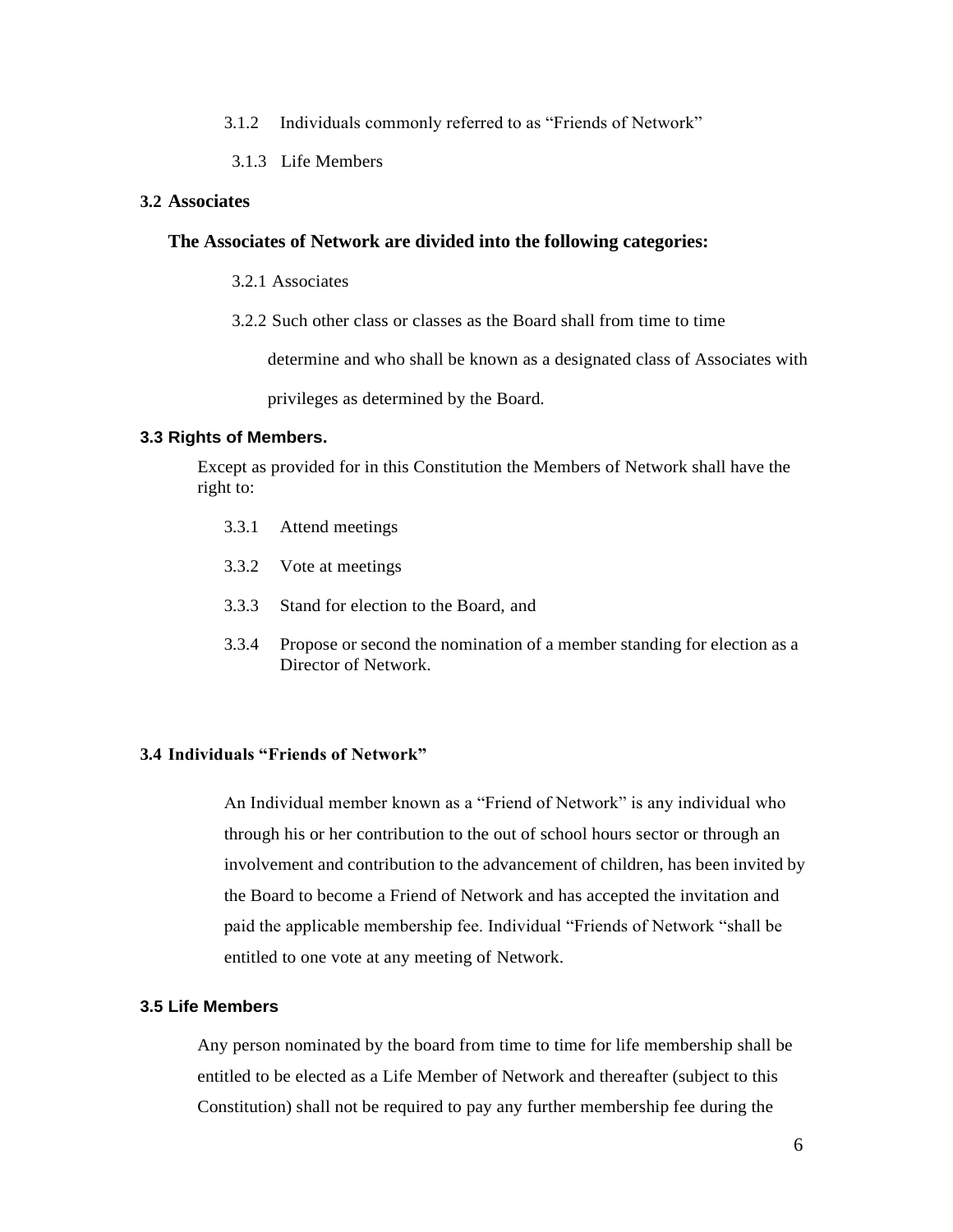remainder of his or her life. Each Life Member shall be entitled to one vote at any meeting of Network.

### **3.6Community Group Members**

Any Community Group operating as a "not for profit" community based activity group in NSW, which extends play, creative and community engagement opportunities for children in their leisure time, which has paid the fee prescribed by the Board from time to time for Community Group members shall be entitled to be elected as a member of Network. Any Community Group member may nominate a natural person to represent it at meetings of Network. Such nomination shall be in writing under the hand of the Secretary or other appropriate officer of the Community Group. A Community Group is entitled to one vote at any meeting of Members.

### **3.7**. **Associates**

Any person who has paid the fee prescribed by the board from time to time shall be entitled to be elected as an Associate and in the event that there are different categories of Associate then in the category nominated by the applicant. Associates are not entitled to vote and may only attend meetings of Network by the invitation of the Board.

### **3.8 Admission as a Member or Associate.**

The Board may admit any person as a Member or Associate in accordance with this Constitution.

### **3.9 Application requirements.**

An application must be:

3.9.1 in such form and supported by such documentation as the Board may

from time to time prescribe;

- 3.9.2 made in writing;
- 3.9.3 signed by the applicant; and
- 3.9.4 lodged with the Secretary.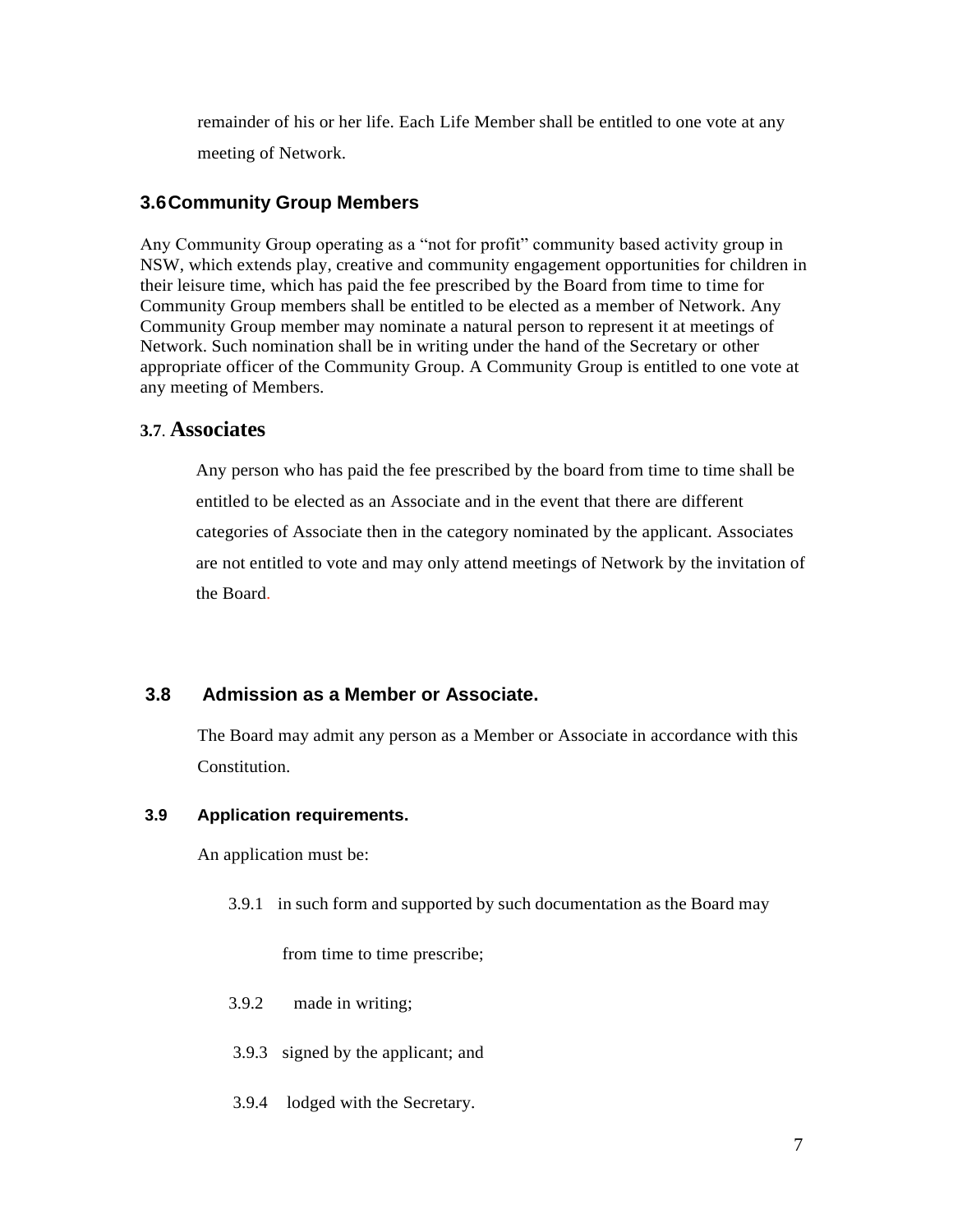### **3.9 Consideration of Applications for Admission as Members or Associates**

At the earliest practicable meeting of the Board after the receipt of any application, the Board must consider the application and determine whether to accept or reject the application. Negative votes in the ratio of one in two shall exclude an applicant from election. The Board has an absolute discretion to determine whether an applicant is suitable for the category nominated and is not required to give any reason for determining not to accept an application.

#### **3.10 Notification to Applicant**

3.10.1 When the Board has accepted or not accepted an application,

the Secretary must promptly send the applicant written

notice of the decision.

3.10.2Every person accepted by the Board shall be deemed to have agreed to be bound by the Constitution and any By-Laws of Network from time to time in force and the payment of the applicable Subscription fee shall be conclusive evidence of such agreement.

#### **3.11 Payment of Fee.**

- 3.11.1 Each successful applicant must pay an annual Subscription fee, of an amount and a time determined by the Board from time to time.
- 3.11.2 Every person accepted by the Board as a Member or Associate shall be required to pay within one month of the date of notice of acceptance the first annual Subscription fee in the account rendered to with the notice of acceptance of membership or associateship failing which payment, the application, although accepted by the Board may be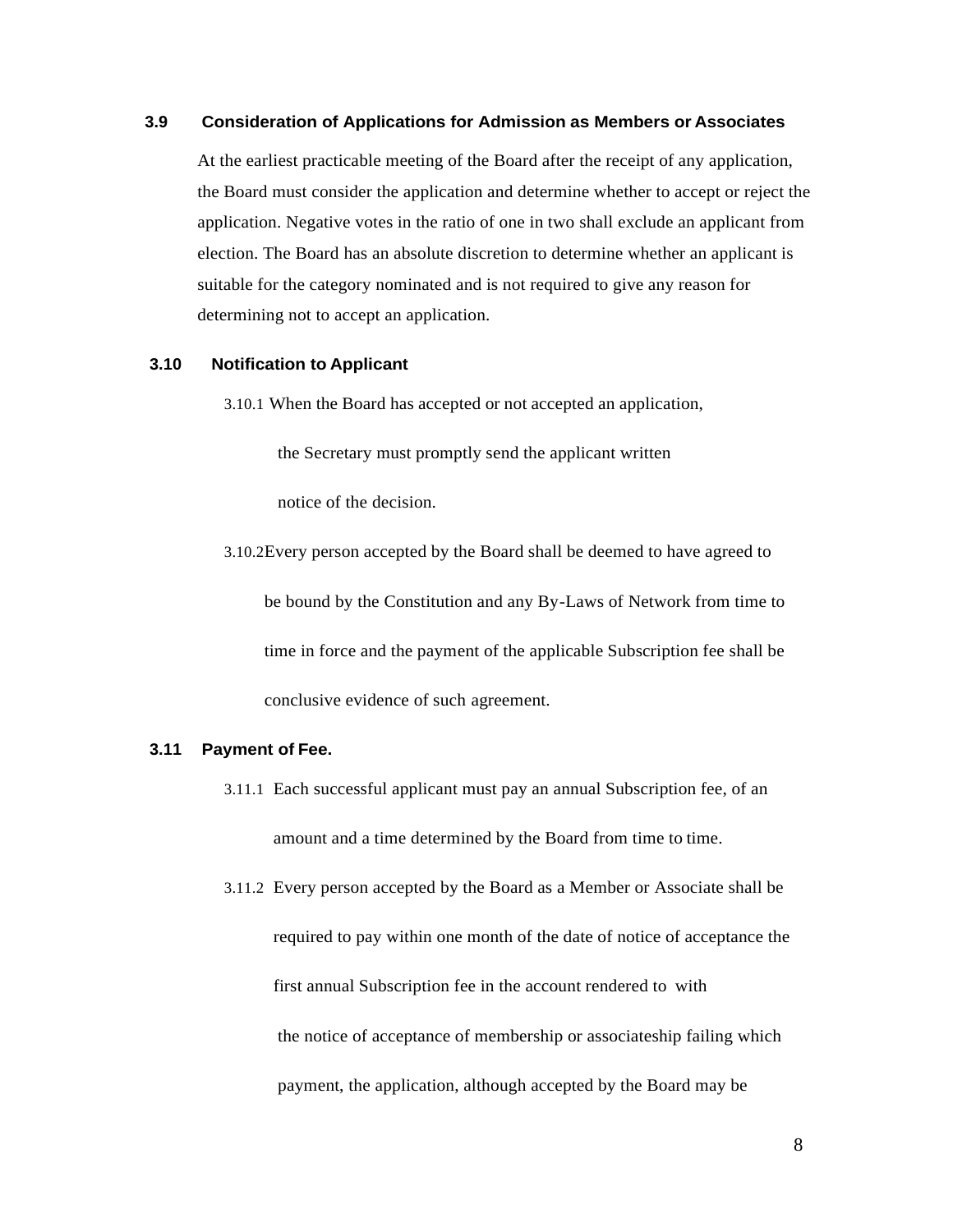declared null and void.

- 3.11.2 Annual Subscription fees are payable in advance and if any fee or call or charge shall become unpaid for a period of one month after it becomes due and any member concerned shall be suspended from membership and shall be notified by the Secretary in writing of the default and if the sum remains unpaid for two months thereafter the member shall cease to be a member unless the Board considers that there is sufficient reason for nonpayment.
- 3.11.3 Associates who have not complied for any request for payment of Subscription fees shall have the privileges otherwise available suspended Until payment.
- 3.11.4 No person shall be entitled to be present or vote at any meeting of Network or be elected to any office unless all instalments of any fees or moneys due at the time of such meeting have been paid.

3.11.5The board shall be entitled to determine separate membership fees for each category of Members and Associates.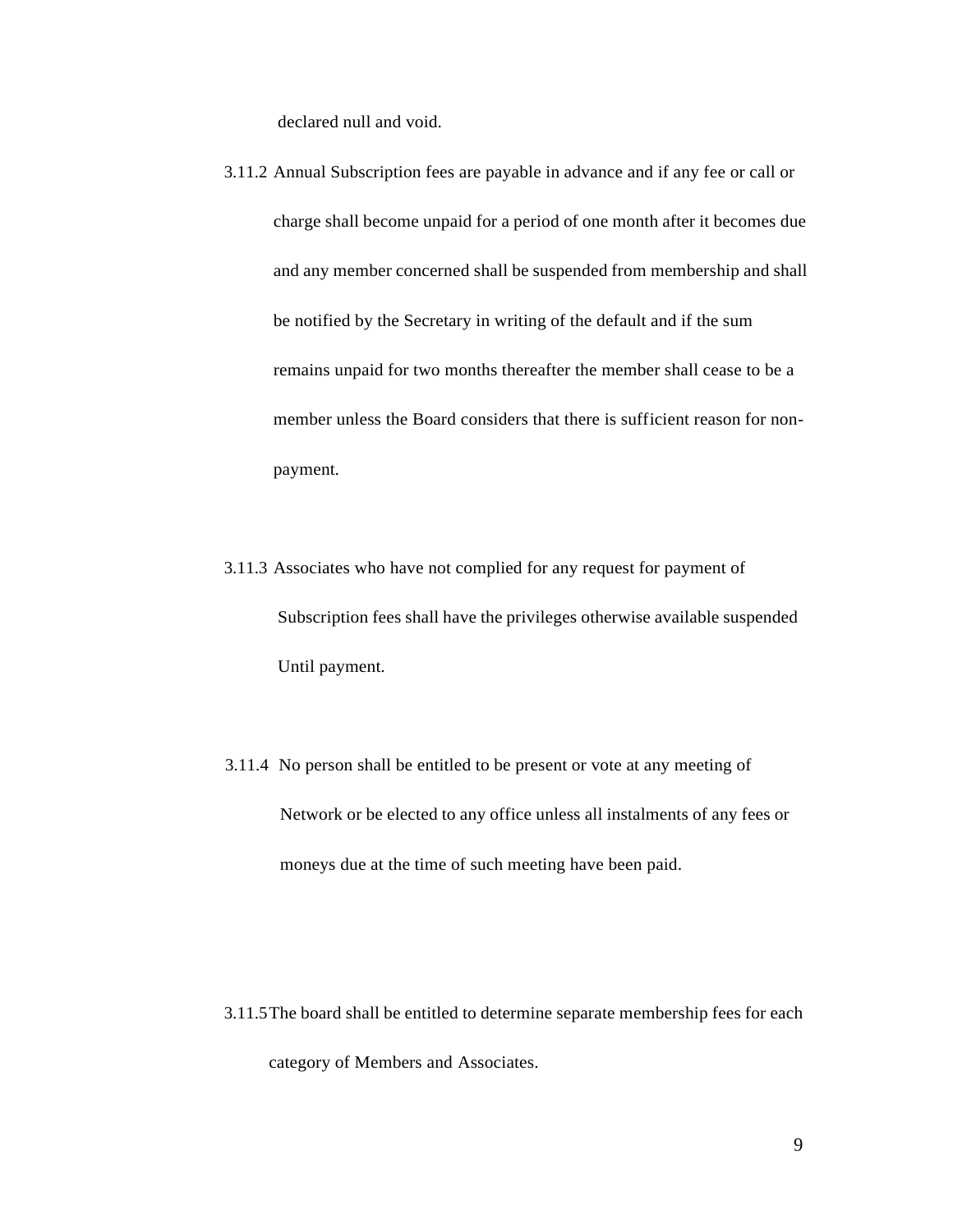### **3.12 Ceasing to be a Member**

A Member ceases to be a Member on:

- (a) resignation; or
- (b) death; or
- (c) becoming bankrupt or insolvent or making an arrangement or composition with creditors of the person's joint or separate estate generally; or
- (d) becoming of unsound mind or a person whose person or estate is liable to be

dealt with in any way under a law relating to mental health; or

- (e) the termination of the person's membership or associateship by the Board in accordance with this Constitution; or
- (f) if a corporation, being dissolved or otherwise ceasing to exist, having a Receiver liquidator or Provisional Liquidator appointed to it, or being unable to pay its debts.

#### **3.13 Resignation**

A Member or Associate may by written notice resign any membership or Associateship with immediate effect or with effect from a specified date occurring not more than three months after the service of the notice but shall continue liable for any unpaid Subscription fee and all arrears due and unpaid at the date of his resignation and for any sum not exceeding one hundred dollars (\$100.00) representing the member's guarantee contribution.

### **3.14 Termination**

3.14.1 If any member or associate shall refuse to comply with the provisions of this Constitution or By-Laws, or shall in the opinion of the Board be guilty of any conduct deemed by the Board to be unbecoming of a member or associate or prejudicial to the interests of Network such person may be expelled by a resolution of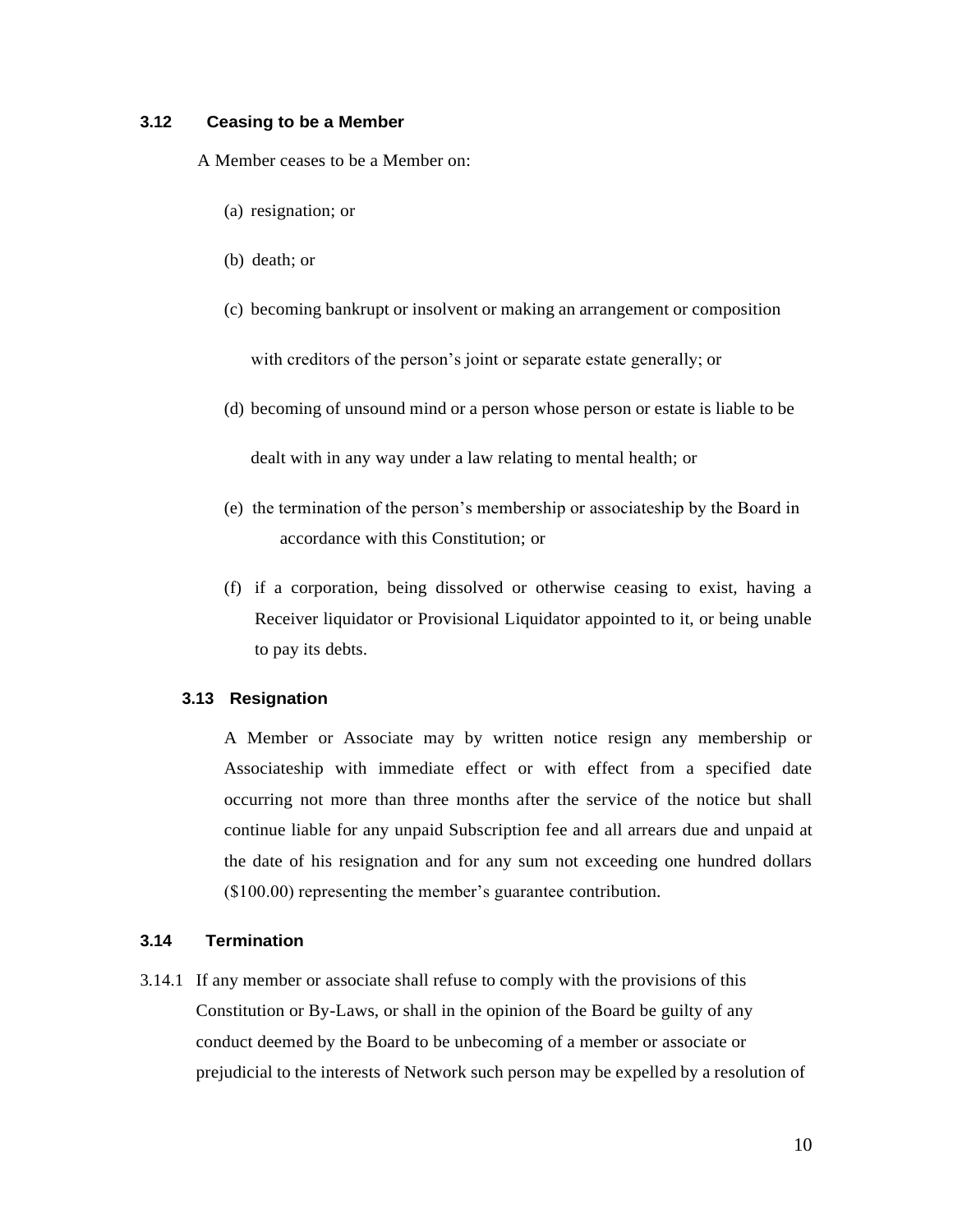the Board and such resolution need not state the grounds, facts, or opinions upon which it is based PROVIDED:-

- 3.14.2 That at least seven (7) days before the meeting at which such resolution is passed the person concerned shall have been notified in writing of the intended resolution and requested to be present at the meeting and that the member or associate shall at such meeting and before such resolution is passed have had the opportunity of giving orally or in writing any explanation or defence that the member or associate may think fit.
- 3.14.3 That seven days written notice of the meeting to consider the case of a member or associate under this Rule shall be given to the Directors and that the notice convening the meeting shall state the case of the particular person or persons and the question or questions of his/hers or their membership or associateship that is or are to be to be considered by the Board.
- 3.14.4 Any resolution under this Rule shall require a simple majority of the votes of the Board.

# **4 General meetings**

### **4.1 Convening a general meeting**

- (a) The Board or a Director may convene and arrange to hold a general meeting of the Company whenever they think fit and must do so if required to do so under the Corporations Act.
- (b) The Annual General Meeting of Network shall be held within four months after the end of Network's Financial Year at such time and place to be decided by the Board provided that the place shall be within twenty kilometres radius of the GPO,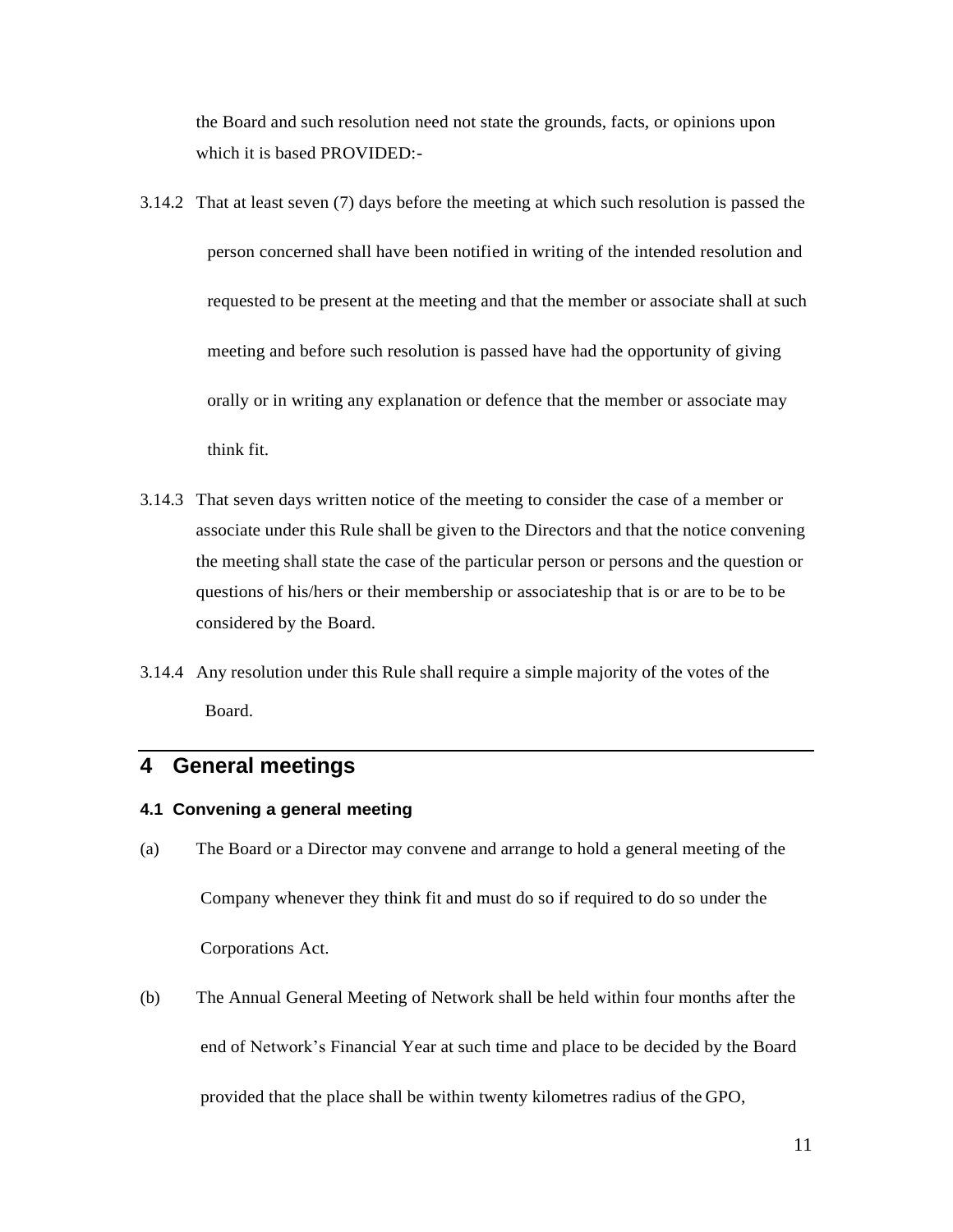Sydney.

(c) The abovementioned annual general meeting shall be called the Annual General Meeting of Network. All other general meetings shall be called extraordinary general meetings.

### **4.2 Notice of general meeting**

At least 21 days notice of a meeting of the Members must be given exclusive of the day on which the notice is served or deemed to be served and of the day for which notice is given. Notice of a meeting of Members must be given in accordance with Section 249J of the Corporations Act, and the replaceable Section 249J (4) applies. Notice in accordance with this rule must be given to each Member who at the date of the notice has paid all membership fees due from such Member.

### **4.3 Cancellation or postponement of a meeting**

Where a meeting of Members (including an annual general meeting) is convened by the Board it may, whenever it thinks fit, cancel the meeting or postpone the holding of the meeting to a date and time determined by the Board. This Rule does not apply to a meeting convened in accordance with the Corporations Act by a single director, by Members or by the Board on the request of Members.

### **4.4 Notice of cancellation or postponement of a meeting**

Written notice of cancellation or postponement of a general meeting must state the reason for cancellation or postponement and be given:

(a) to each Member individually; and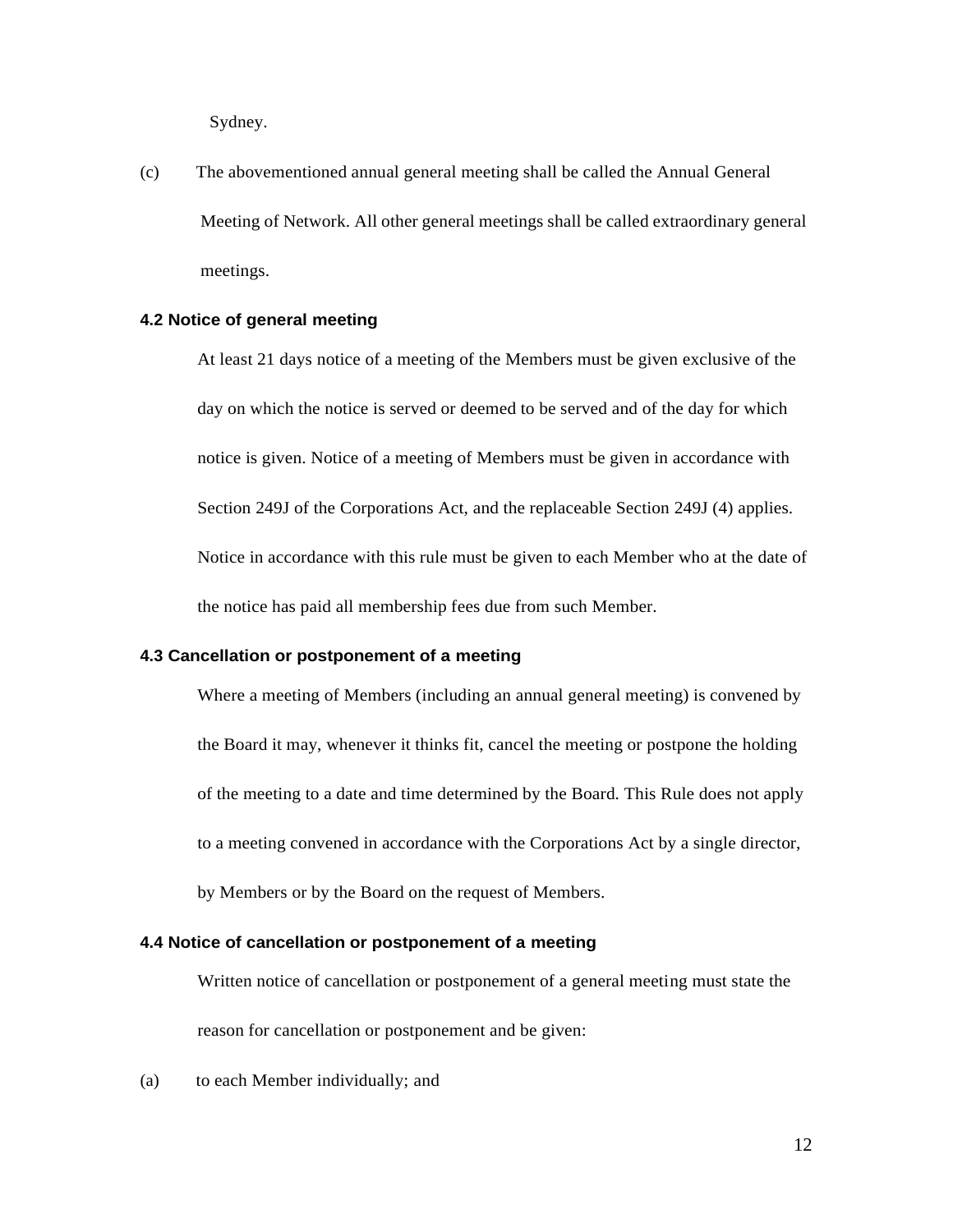(b) to each other person entitled to be given notice of a meeting of Network's Members under the Corporations Act.

### **4.5 Contents of notice of postponement of meeting**

A notice of postponement of a general meeting must specify:

- (a) the postponed date and time for the holding of the meeting;
- (b) a place for the holding of the meeting which may be either the same as or different from the place specified in the notice convening the meeting; and
- (c) if the meeting is to be held in two or more places, the technology that will be used to facilitate the holding of the meeting in that manner.

### **4.6 Number of clear days for postponement of meeting**

The number of clear days from the giving of a notice postponing the holding of a

general meeting to the date specified in that notice for the holding of the postponed meeting must not be less than the number of clear days notice of the general meeting required to be given by this Constitution or the Corporations Act.

#### **4.7 Business at postponed meeting**

The only business that may be transacted at a general meeting the holding of which is

postponed is the business specified in the notice convening the meeting.

### **4.8 Proxy, attorney or Representative at postponed meeting**

Where:

(a) by the terms of an instrument appointing a proxy or attorney or of an appointment of a Representative, a proxy or an attorney or a Representative is authorised to attend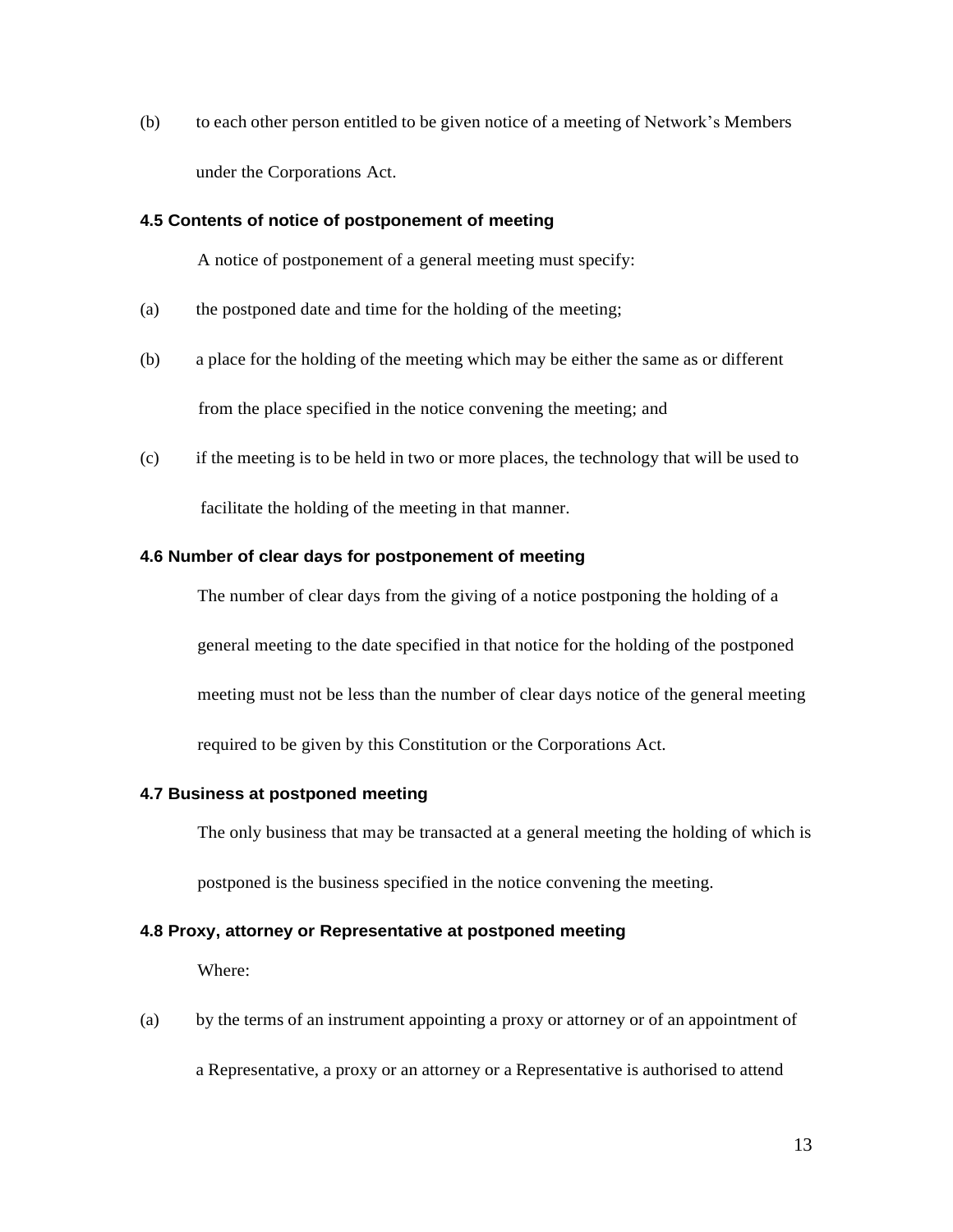and vote at a general meeting to be held on a specified date or at a general meeting or general meetings to be held on or before a specified date; and

- (b) the date for holding the meeting is postponed to a date later than the date specified in
- (c) the instrument of proxy, power of attorney or appointment of Representative,

then, by force of this Rule, that later date is substituted for and applies to the exclusion of the date specified in the instrument of proxy, power of attorney or appointment of representative unless the Member appointing the proxy, attorney or Representative gives to Network at its registered office, notice in writing to the contrary not less than 48 hours before the time to which the holding of the meeting has been postponed.

### **4.9 Non-receipt of notice**

The non-receipt of notice of a general meeting or cancellation or postponement of a general meeting by, or the accidental omission to give notice of a general meeting or cancellation or postponement of a general meeting to, a person entitled to receive notice does not invalidate any resolution passed at the general meeting or at any postponed meeting.

# **5 Proceedings at general meetings**

### **5.1 Representation of Member**

A Member may be present and vote in person or may be represented at any meeting of Network by:

- (a) A proxy;
- (b) Attorney; or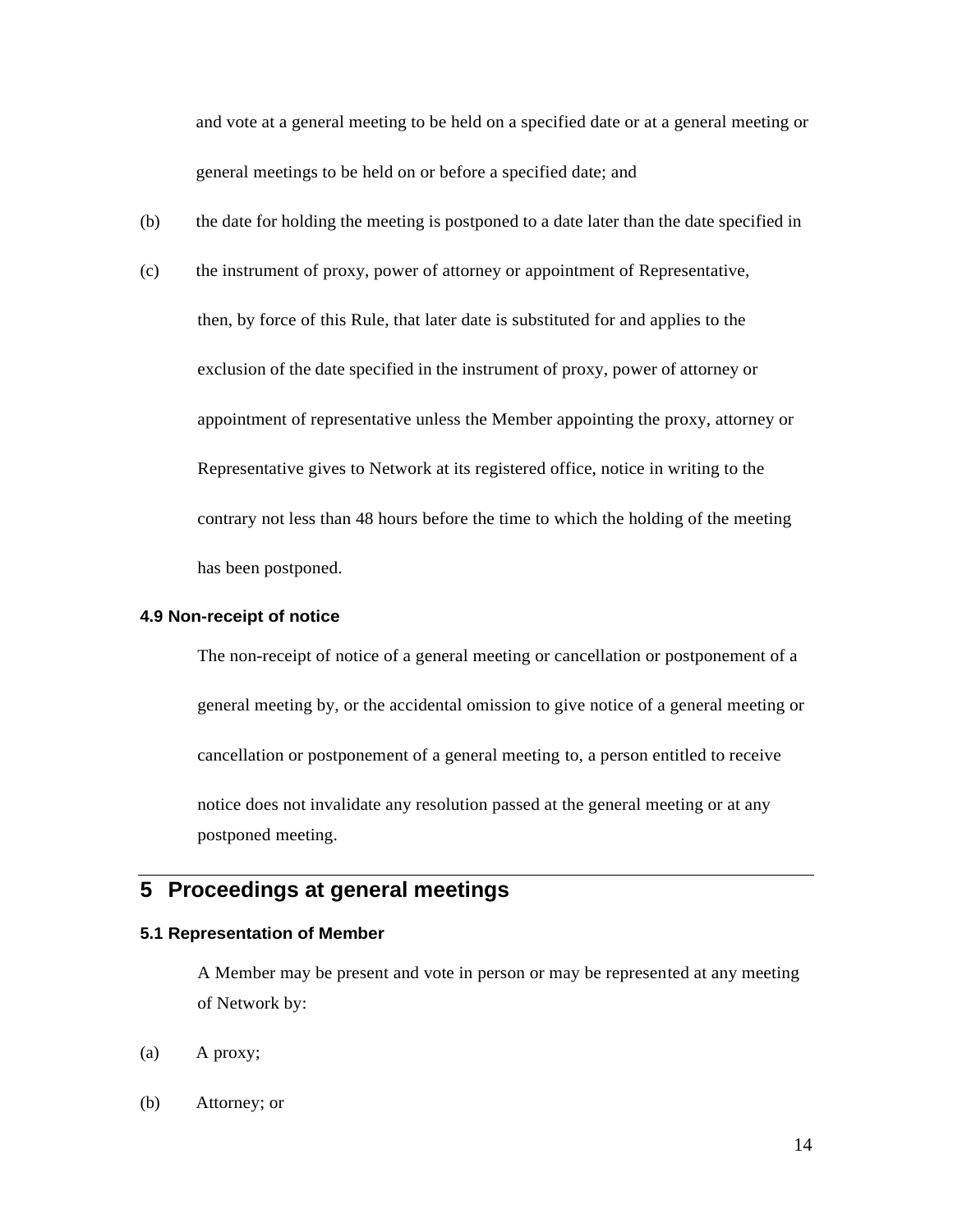(c) In the case of a body corporate that is a Member; a Representative.

### **5.2 Reference to a Member**

Unless the contrary intention appears, a reference to a Member in this Part 5 means a person who is a Member, or is a proxy, attorney or Representative of that Member.

### **5.3 Number for a quorum**

Subject to Rule 5.6, twenty (20) Members present in person or by proxy, attorney

or Representative is a quorum at a general meeting, provided that a minimum of

fifteen (15) are present in person.

### **5.4 Requirement for a quorum**

An item of business may not be transacted at a general meeting unless a quorum is present when the meeting proceeds to consider it. If a quorum is present at the beginning of a meeting, it is taken to be present throughout the meeting unless the chair of the meeting (on the chair's own motion or at the instance of a Member, proxy, attorney or Representative who is present) declares otherwise.

### **5.5 Quorum and time**

If within 15 minutes after the time appointed for a meeting a quorum is not present, the meeting:

- (a) if convened by a Director or by, or at the request of, Members, is dissolved; and;
- (b) in any other case stands adjourned to the same day in the next week and at the same time and place, or to such other day, time and place as the Board appoints by notice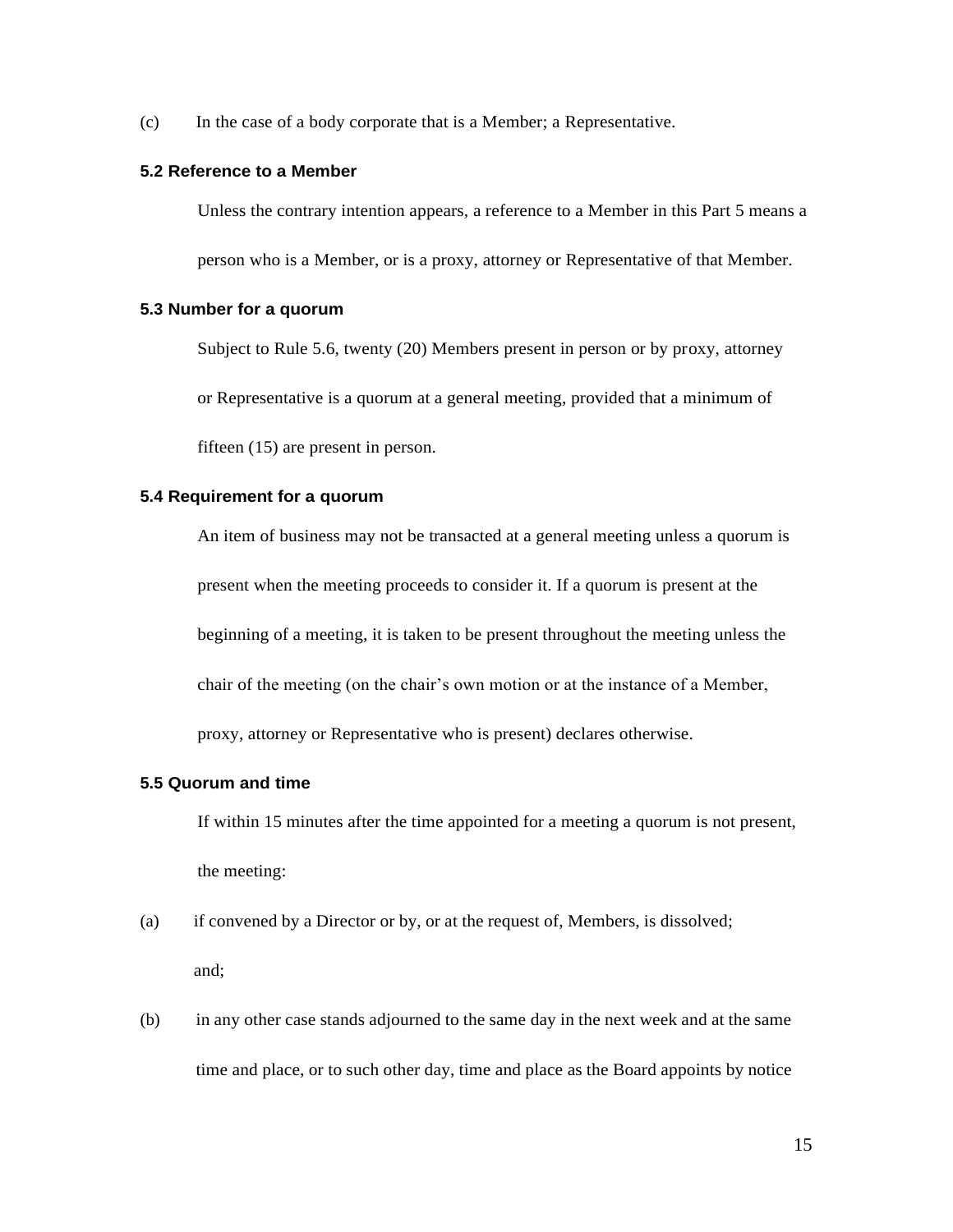to the Members and others entitled to notice of the meeting.

### **5.6 Adjourned meeting**

Subject to Rule 5.3, at a meeting adjourned under Rule 5.5(b), twenty (20) persons

each being a Member, proxy, attorney or Representative present at the meeting are a

quorum and, if a quorum is not present within 15 minutes after the time appointed for

the adjourned meeting, the members present shall constitute a quorum.

### **5.7 Entitlement to preside at general meetings**

The Chairperson is entitled to preside as chair at a general meeting.

### **5.8 Absence of chairman at general meeting**

If a general meeting is held and the Chairperson is not present within 15 minutes after the time appointed for the holding of the meeting or is unable or unwilling to act, the following may preside as chairman of the meeting (in order of precedence):

- (a) Any person holding the position of ViceChairperson
- (b) A Director chosen by a majority of the Board present

### **5.9 Conduct of general meetings**

The chair of a general meeting:

- (a) has charge of the general conduct of the meeting and of the procedures to be adopted at the meeting;
- (b) may require the adoption of any procedure which is in the chair's opinion necessary or desirable for proper and orderly debate or discussion and the proper and orderly casting or recording of votes at the general meeting; and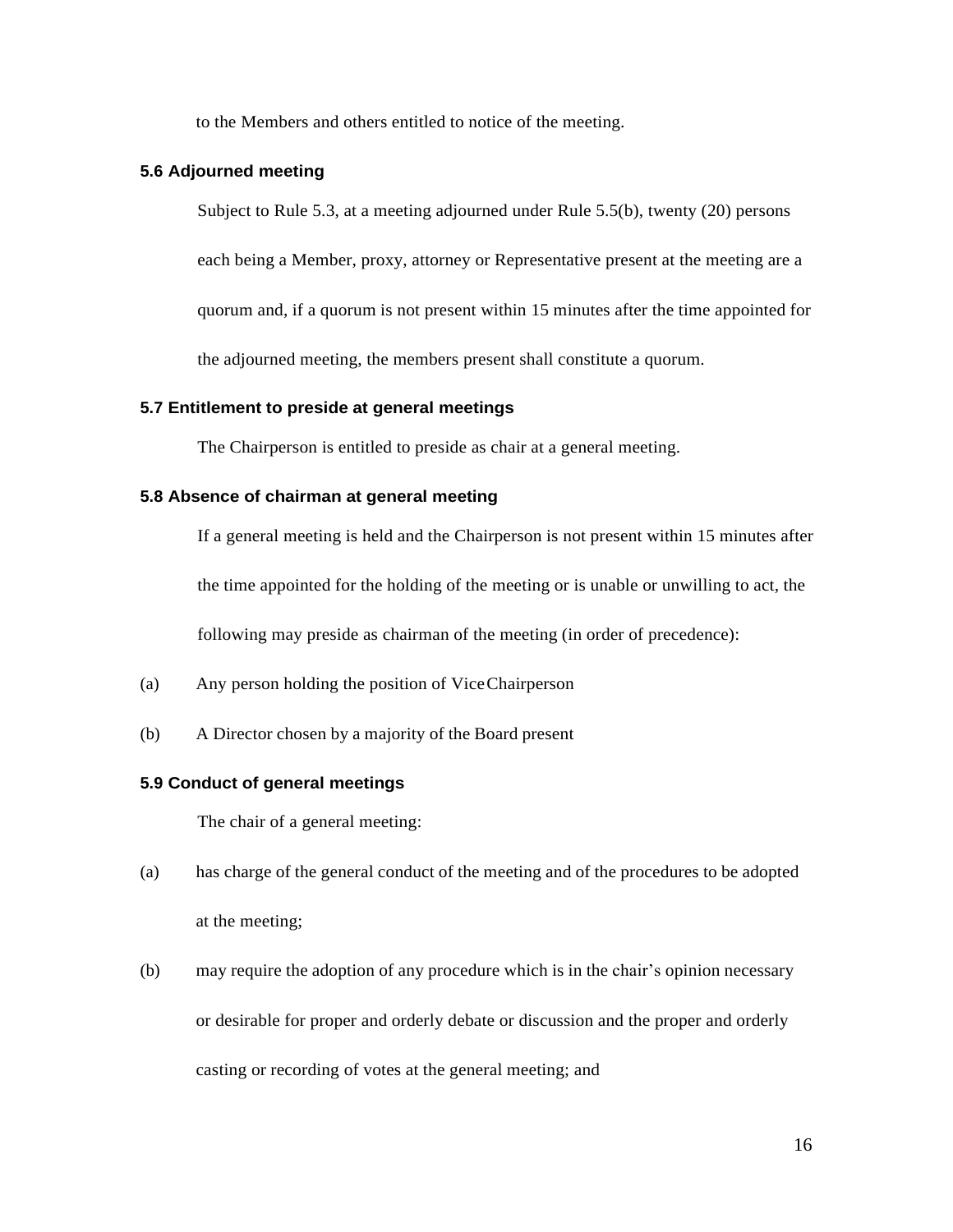(c) may, having regard where necessary to the Corporations Act, terminate discussion or debate on any matter whenever the chairman considers it necessary or desirable for the proper conduct of the meeting,

and a decision by the chair under this Rule is final.

### **5.10 Questions decided by majority**

Subject to the requirements of the Corporations Act, a resolution is taken to be carried if a simple majority of the votes cast on the resolution are in favour of it.

#### **5.11 Equality of votes - casting vote.**

If there is an equality of votes, either on a show of hands or on a poll, the chair of the meeting is entitled to a casting vote in addition to any votes to which the chair is entitled as a Member or proxy or holder of a proxy or attorney or Representative.

### **5.12 Declaration of results**

At any general meeting, a resolution put to the vote of the meeting must be decided on a show of hands unless a poll is properly demanded and the demand is not withdrawn. A declaration by the chair that a resolution has on a show of hands been carried or carried unanimously, or by a particular majority, or lost; and there is an entry to that effect in the book containing the minutes of the proceedings of Network, is conclusive evidence of that fact. Neither the chair nor the minutes need state and it is not necessary to prove the number or proportion of the votes recorded in favour of or against the resolution.

17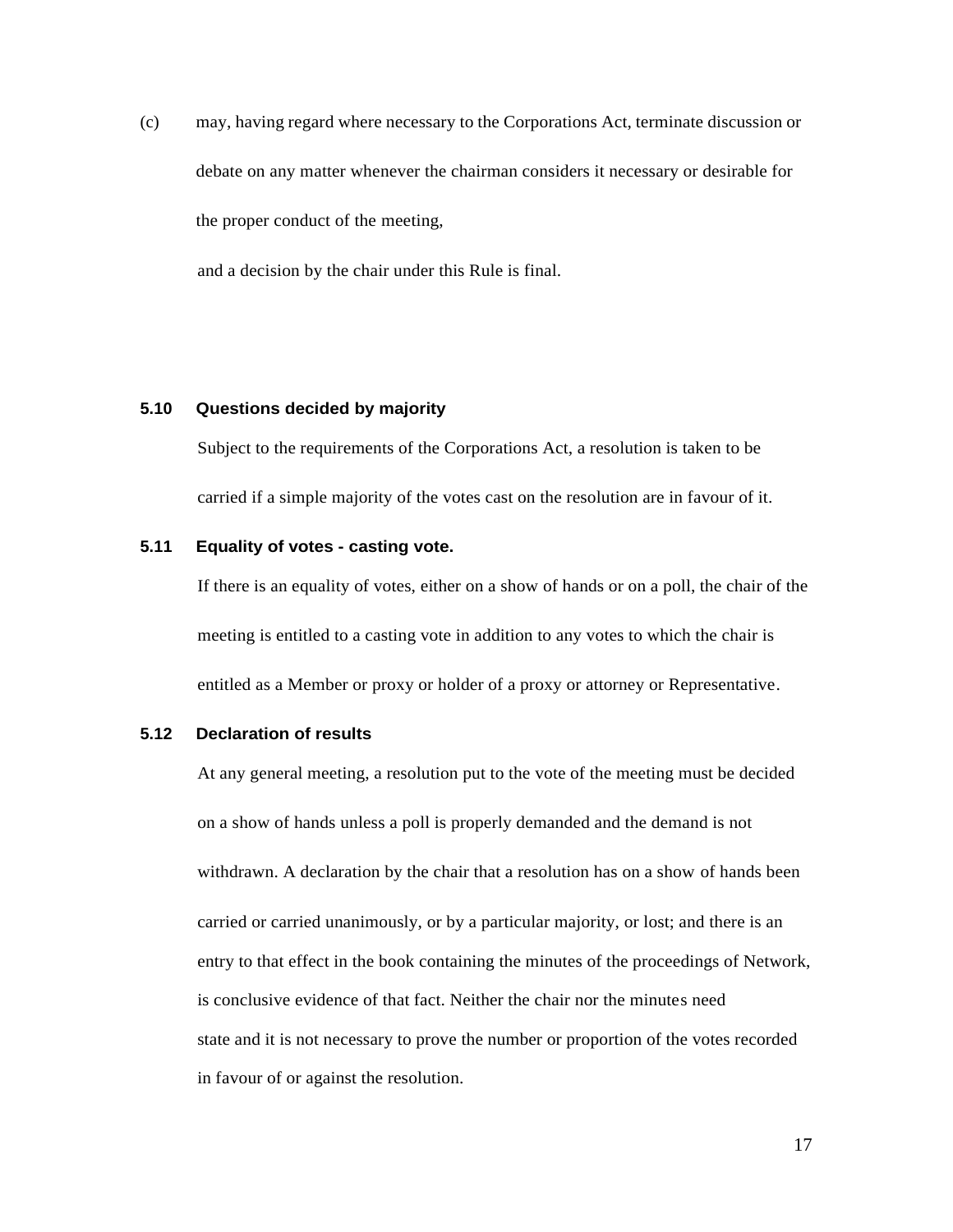### **5.13 Appointment of proxy**

- (a) A Member entitled to attend and vote at a meeting of members may appoint a person as the Member's proxy to attend and vote for the Member at the meeting.
- (b) A proxy must be a Member in good financial standing
- (c) A proxy shall be appointed using the form of proxy approved by the Board from time to time and issued to Members by the Secretary with the notice calling a meeting of members and in addition to the formal authorisation of the proxy by the Member to vote at the meeting the form of proxy shall have two parts:-
- (i) Part A to be used when there is an election of Directors at an Annual General Meeting and shall set out instructions on the number of candidates to be elected together with the name of each candidate and a box beside the name of each candidate and if the Member places a cross in any box in Part A that will be deemed to be a vote for that candidate
- (ii) Part B to be used when a resolution is to be voted on at a meeting of Members as set out in the notice of meeting and shall state the wording of any resolution together with a box marked For and a box marked Against and if the Member places a cross in any box in Part B that will be deemed to be a vote for or against the resolution as the case may be
- (iii) The wording of the form of proxy shall contain the provision that a Member may direct his proxy to complete Part A and Part B of the form of proxy as

18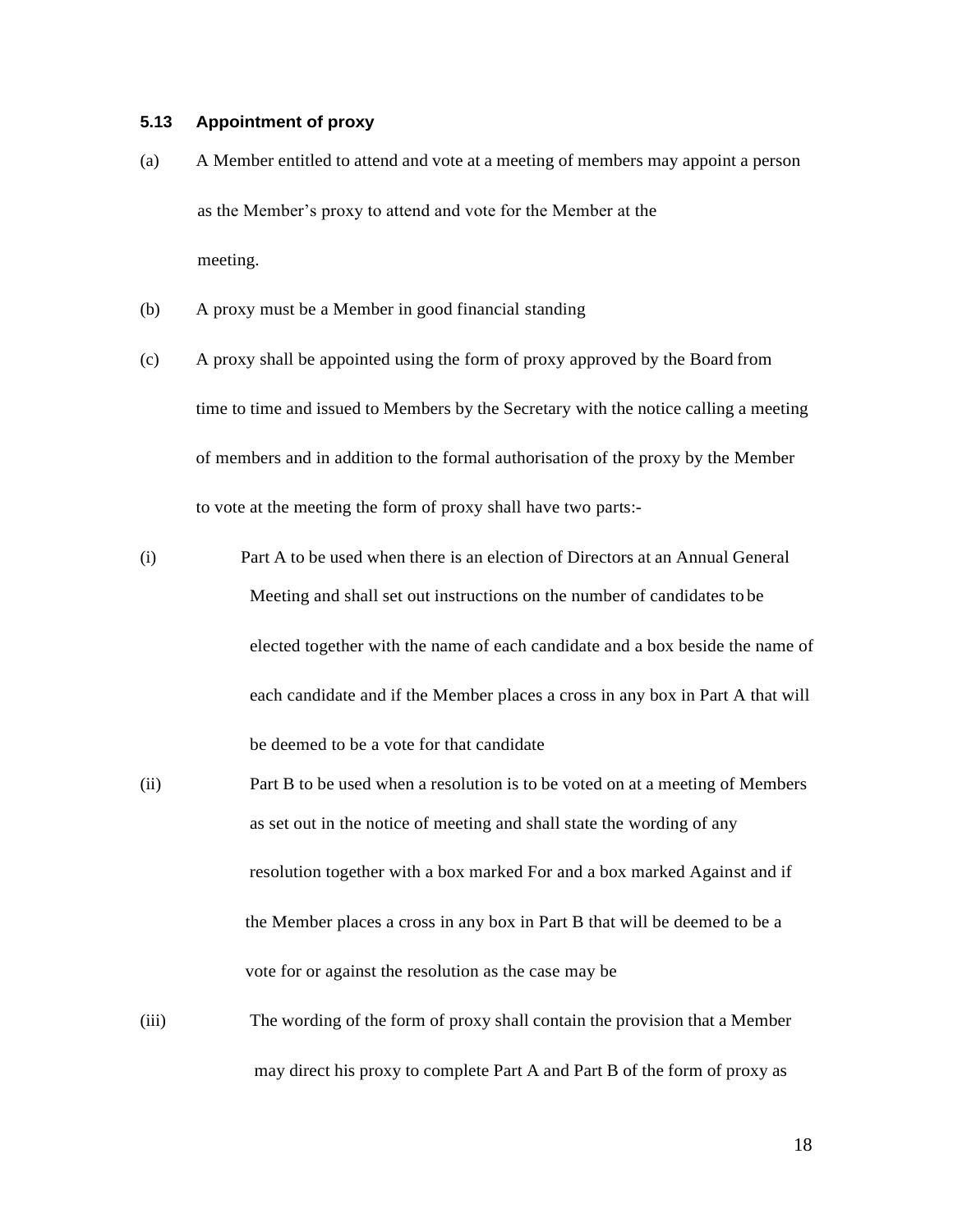the case may be using his entire discretion

- (d) All proxy appointment forms must be returned to the Secretary no later than forty eight (48) hours before the time set for the meeting of Members at which the proxy is appointed to vote
	- (i) If the appointment of a proxy is signed by the appointor's attorney the authority under which the appointment was signed or a certified copy of the authority must accompany the appointment of the proxy
	- (ii) A proxy appointment form will be deemed to have been received by the Secretary if it is received at Network's registered office or a fax number at Network's registered office or is received at an address, fax number or electronic address specified for that purpose in the notice of meeting.

### **5.14 Proceedings at Annual General Meetings**

- (a) The business of the Annual General Meeting shall be as follows:
- (i) To confirm the Minutes of the previous Annual General Meeting
- (ii) To receive, consider and adopt the following reports:
- Directors' Report
- Network's Financial Report
- The Auditors' Report on the Financial Report
- (iii) To elect the Directors and Office Bearers
- (iv) To appoint an Auditor or Auditors in the event that there be a vacancy in the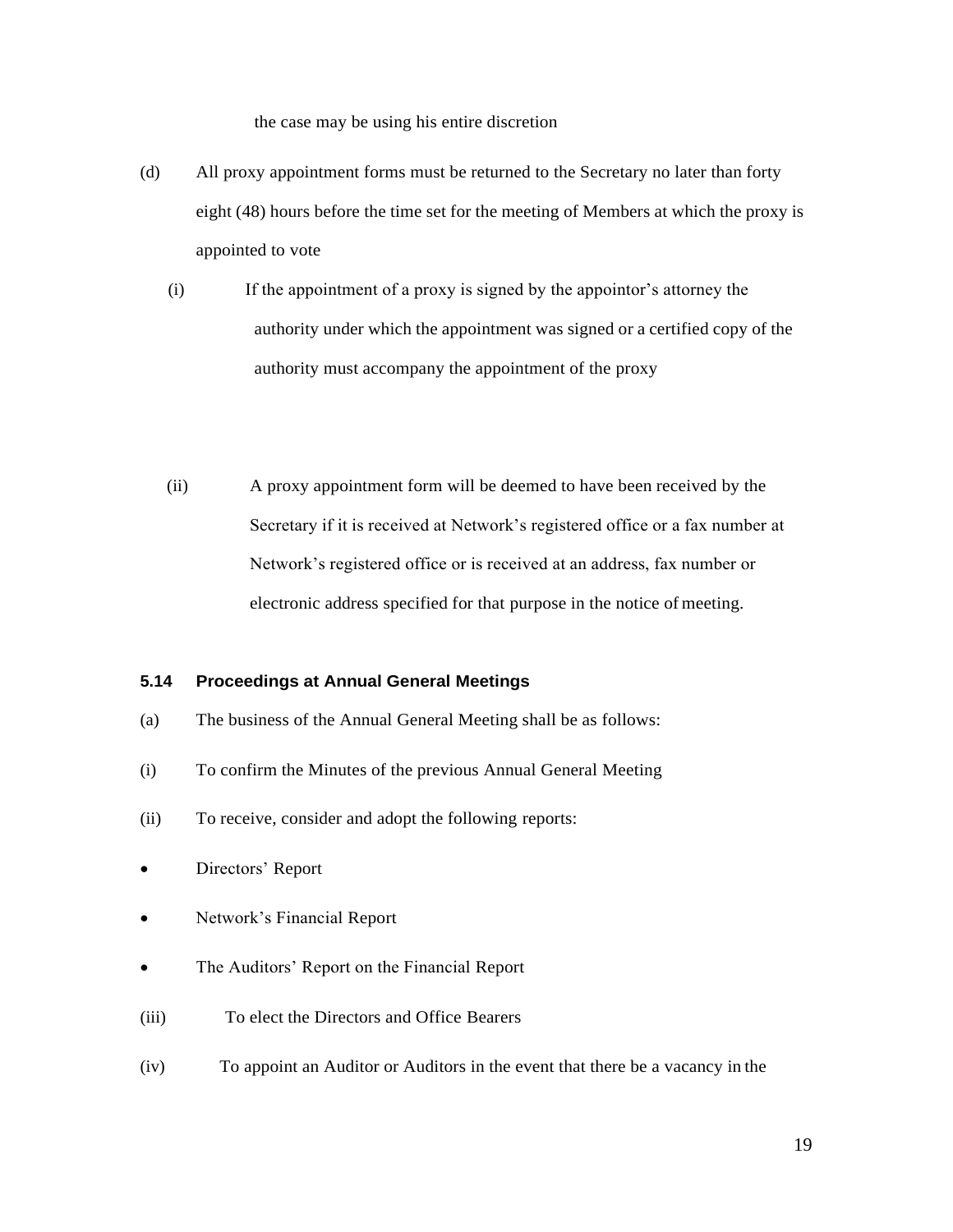office of Auditor

- (v) To deal with any other business of which due notice has been given to the members
- (b) The chair of the Annual General Meeting must allow a reasonable opportunity for the members as a whole at the meeting to ask questions about or make comments on the management of Network arising out of the Directors' and Financial Reports.
- (c) If Network's auditor or a representative of it's auditor is at the meeting, the chair of the Annual General Meeting must allow a reasonable opportunity for the members as a whole at the meeting to ask the auditor or the auditor's representative, questions relevant to the conduct of the audit and the preparation and conduct of the auditor's report.

### **6 The Board**

### **6.1 Number and composition of Board**

The business and affairs of Network shall be under the management of a Board of Directors.

- (a) The number of Directors shall not be less than five (5) nor more than nine (9)
- (b) No person shall be qualified to be a Director who is not a member of Network or the duly appointed representative of a Community Group member in good financial standing.
- (c) All Directors must ordinarily reside in Australia.
- (d) Each Director and Office Bearer shall be elected for a period of one year.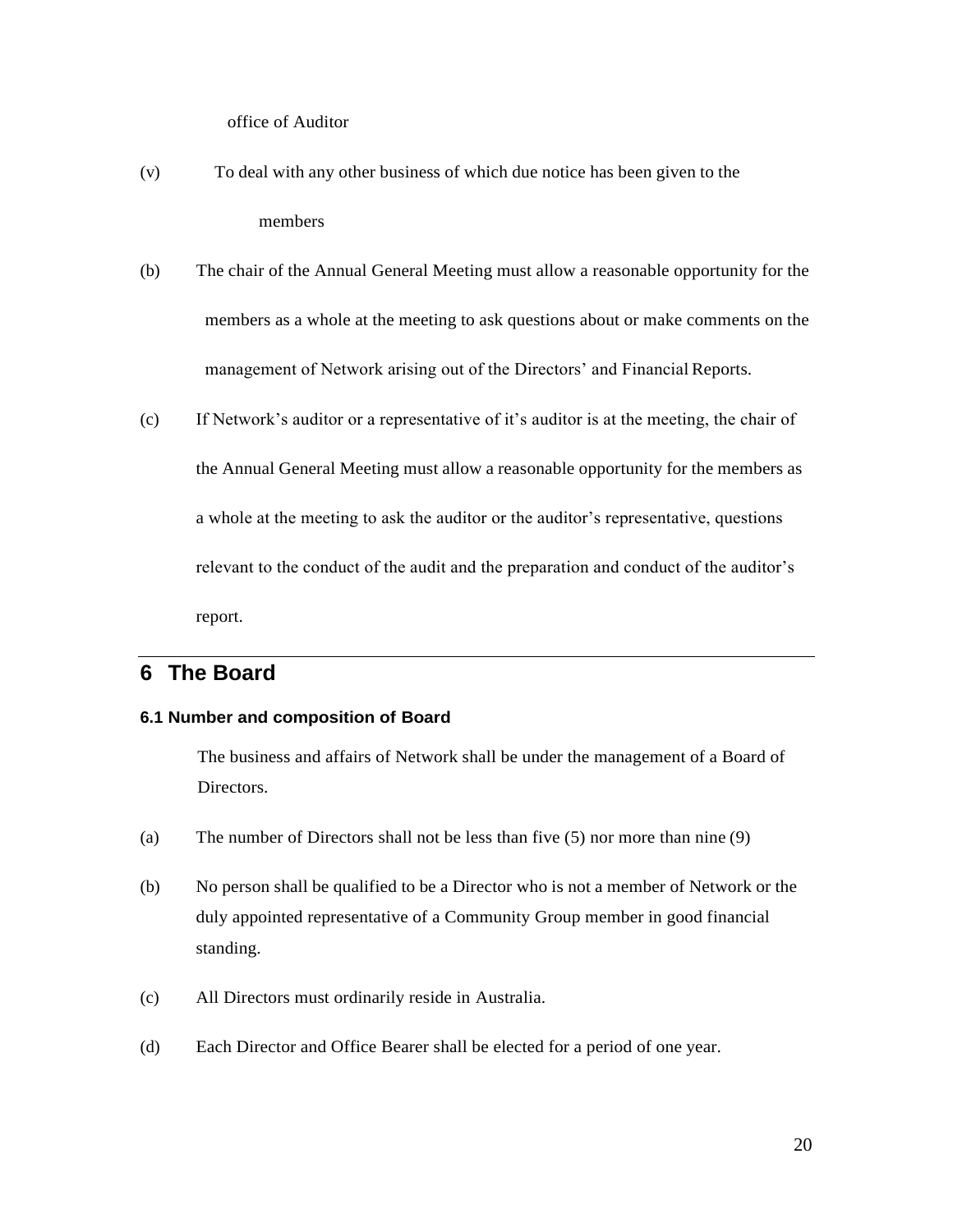(e) There is no maximum number of consecutive terms of office of any office bearers on the committee.

### **(f) The Board of Directors shall consist of a:**

- (i) Chairperson elected by the Members
- (ii) Vice Chairperson elected by the Members
- (iii) Honorary Treasurer elected by the Members
- (iv) Secretary elected by the Members
- (v) Five (5) other Directors elected by the Members
- (g) A Community Group may nominate a person who is a director or executive of that Community Group to be appointed a Director of Network.
- (h) No person nominated by a Community Group and who is otherwise eligible to be appointed as a director of Network shall be appointed a director if that person supplies professional services to any Community Group other than as a salaried employee.
- (i) The Board shall as far as possible include rural and regional representation.
- (j) The roles of the Vice Chairperson are to
- (i) act as Chairperson in the absence of that person
- (ii) represent the Chairperson if so required
- (iii) chair meetings of the Board or members in the absence of the Chairperson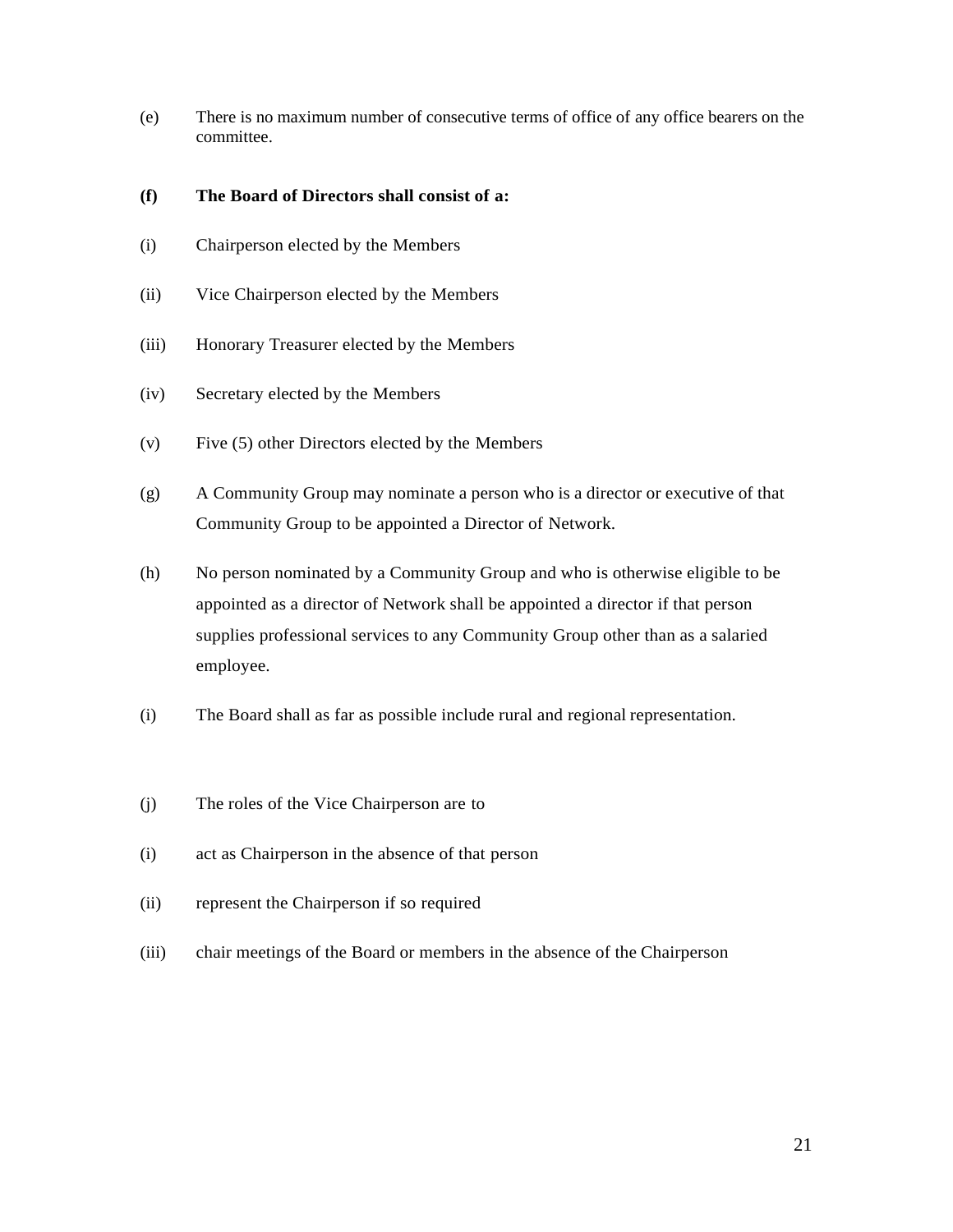(iv) in the event that the Chairperson is no longer able to perform that office because of death, resignation or other reason, to automatically be appointed Chairperson until the next annual general meeting

#### **6.2 Appointment of Directors.**

Subject to Rule 6.1 the Members at the Annual General Meeting may by resolution appoint any person to be a Director.

- (a) Nominations for election as a Director shall be made in writing to the Secretary at least fourteen (14) days prior to the date of the Annual General Meeting and shall be signed by two members of Network and by the nominee.
- (b) Nominations for each position of Office Bearer shall be from the floor at the of Annual General Meeting immediately after the conclusion of the election of the Directors with the Chairperson for the time being and the Secretary for the time being recording the names of those nominated together with the name of each proposer and seconder.
- 6.2.1 In the event that no more than nine (9) nominations are received, all nominees shall be declared elected as Directors.
- 6.2.2 In the event that there is not more than one nomination for each position of Office Bearer the Chairperson for the time being shall declare the nominees for each position of Office Bearer duly elected.
- 6.2.3 In the event that more than nine (9) members nominate as directors then the Directors shall be elected by secret ballot under the control of two (2) scrutineers appointed for that purpose by the Chairperson for the time being and who shall hand the result of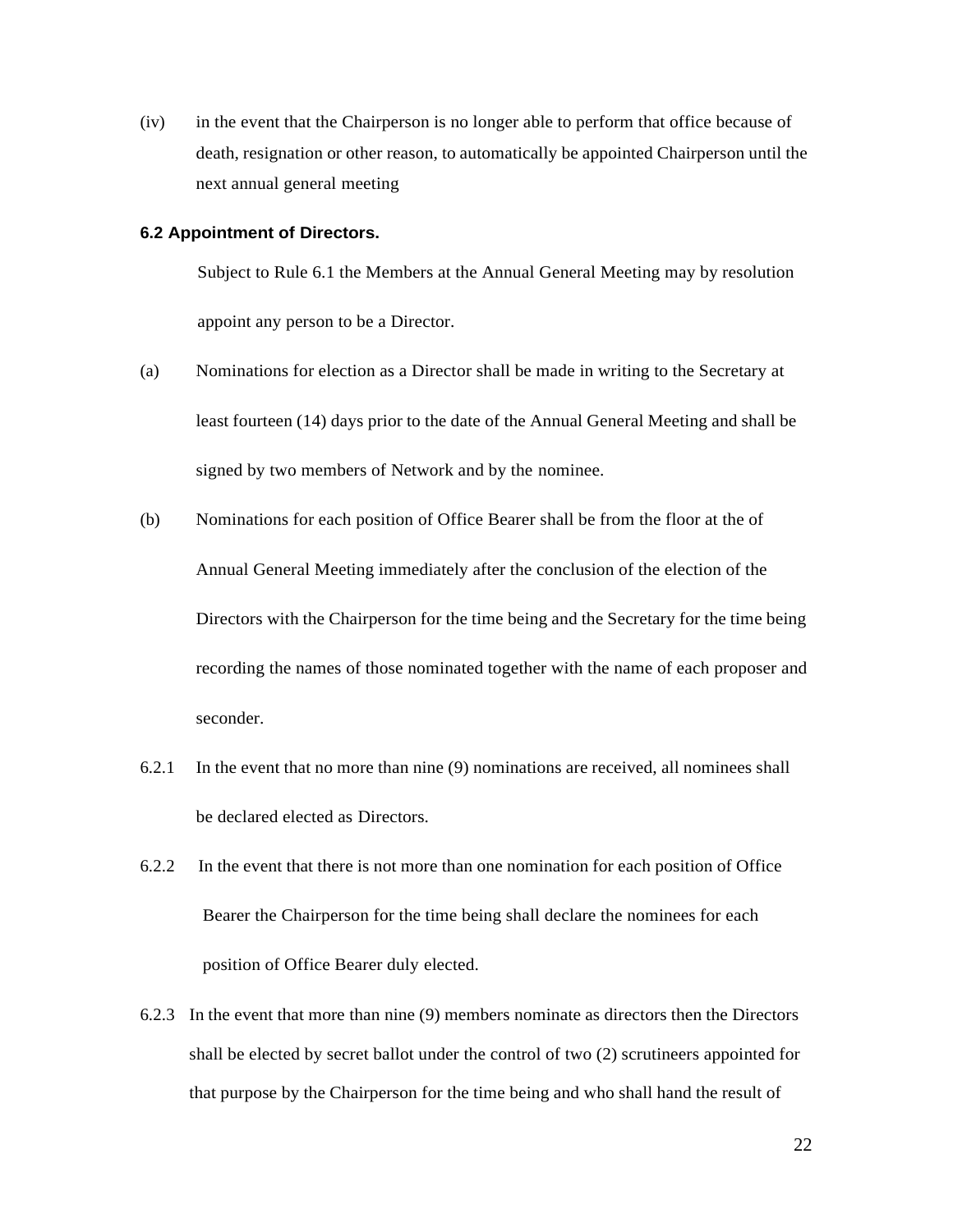the ballot in written form to that Chairperson who shall declare the result to the Members present

- 6.2.4 Office Bearers shall be elected in the following order:
	- Chairperson
	- Vice Chairperson
	- Treasurer
	- Secretary
- 6.2.5 Any nominee as Office Bearer not elected to the nominated position shall be eligible to nominate for another Office Bearing position.
- 6.2.6 In the event that there is more than one nomination for one or more of the positions Of Office Bearer, a ballot shall be taken for each such position as set out in Rule 6.2.3 hereof.
- 6.2.7 At the conclusion of the election of Directors and Office Bearers the names of the Directors and Office Bearers shall be read out to the Members and each Director and Office Bearer shall be introduced to the Members by the Chairperson for the time being whereupon the Chair for the time being shall retire and the balance of any business of the annual general meeting shall be under the control of the newly elected Chair, Office Bearers and Directors.

#### **6.2 Appointment by Board**

- (a) The Board may at any time appoint any person to be a Director to fill a casual vacancy.
- (b) If a person is appointed under this Rule as a Director, they shall continue in office until the Annual General Meeting at which the Director whom they replaced would have completed his term of office, provided that if the original term of office was due to extend beyond the next Annual General Meeting the Director filling the vacancy must be confirmed in office by the members at the next Annual General Meeting.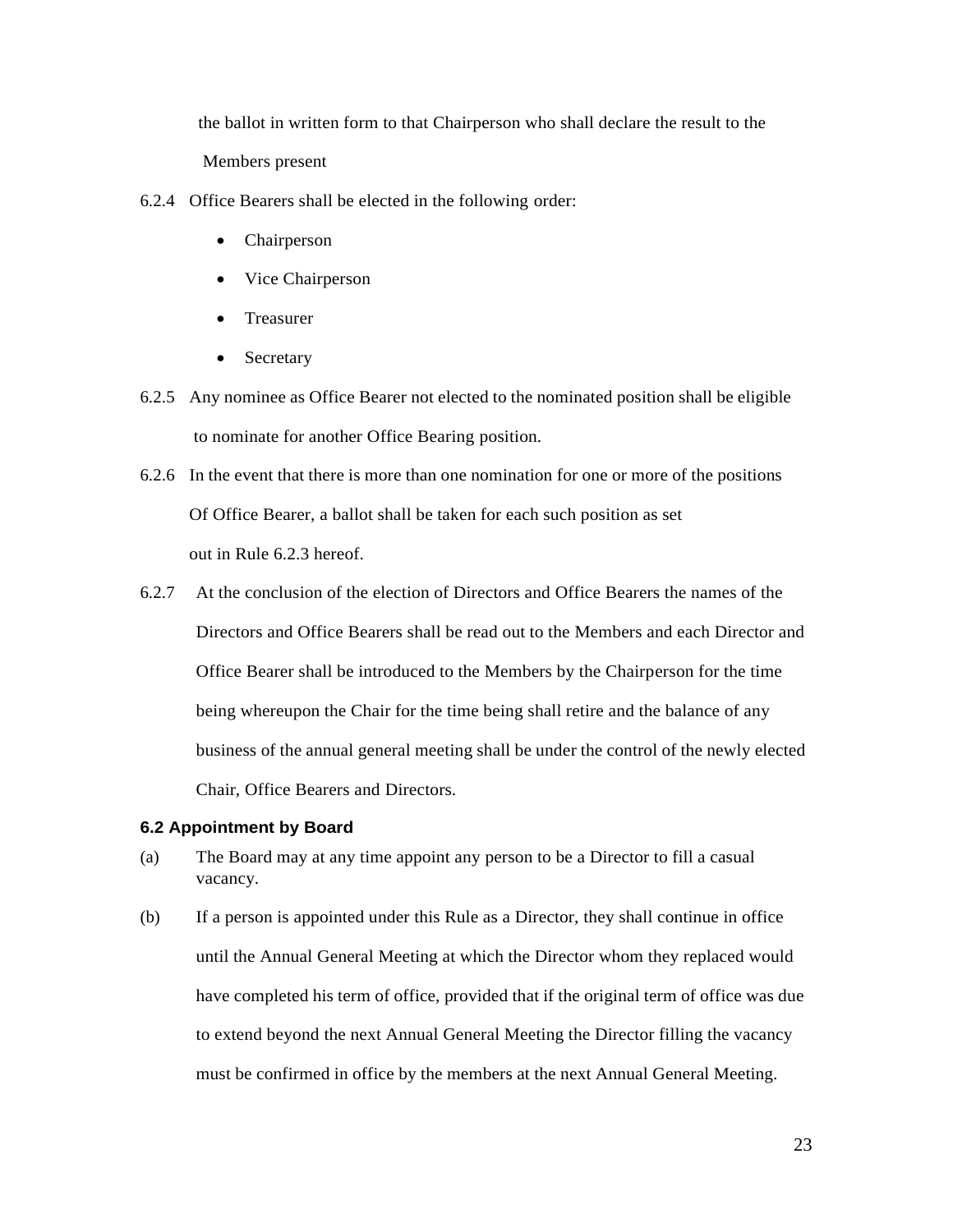(c) In the event that the office of Chairperson becomes vacant through a casual vacancy, it will automatically be filled by the Vice Chairperson.

### **6.4 Removal of Director by the Company in general meeting**

Network may in general meeting by resolution remove a Director from office as a director subject to the provisions of the Corporations Act.

### **6.5 Vacation of office of Director**

In addition to the circumstances in which the office of a Director becomes vacant

under the Corporations Act, the office of a Director becomes vacant if the Director:

- (a) becomes of unsound mind or a person whose person or estate is liable to be dealt with
- (b) in any way under the law relating to mental health;
- (c) resigns from the office by notice in writing; or
- (d) is removed from the office under Rule 6.4; or
- (e) fails to attend three consecutive meetings of the Board without leave of absence.

# **7 Remuneration and expenses**

### **7.1 Remuneration of Board**

- **7.2** A Director may not be paid any remuneration for services as a Director but may be reimbursed or paid remuneration for services rendered to Network in the following circumstances:
- (a) as reimbursement of out-of-pocket expenses the Director may incur or interest on money lent on hire of goods or rent for premises demised to Network; or
- (b) as remuneration for any services rendered to Network in a professional or technical capacity, other than in the capacity of Director, not more than an amount which commercially would be reasonable payment for the service.

### **7.1 Director's remuneration must be approved**

Any payment made to a Director must be approved by the Board.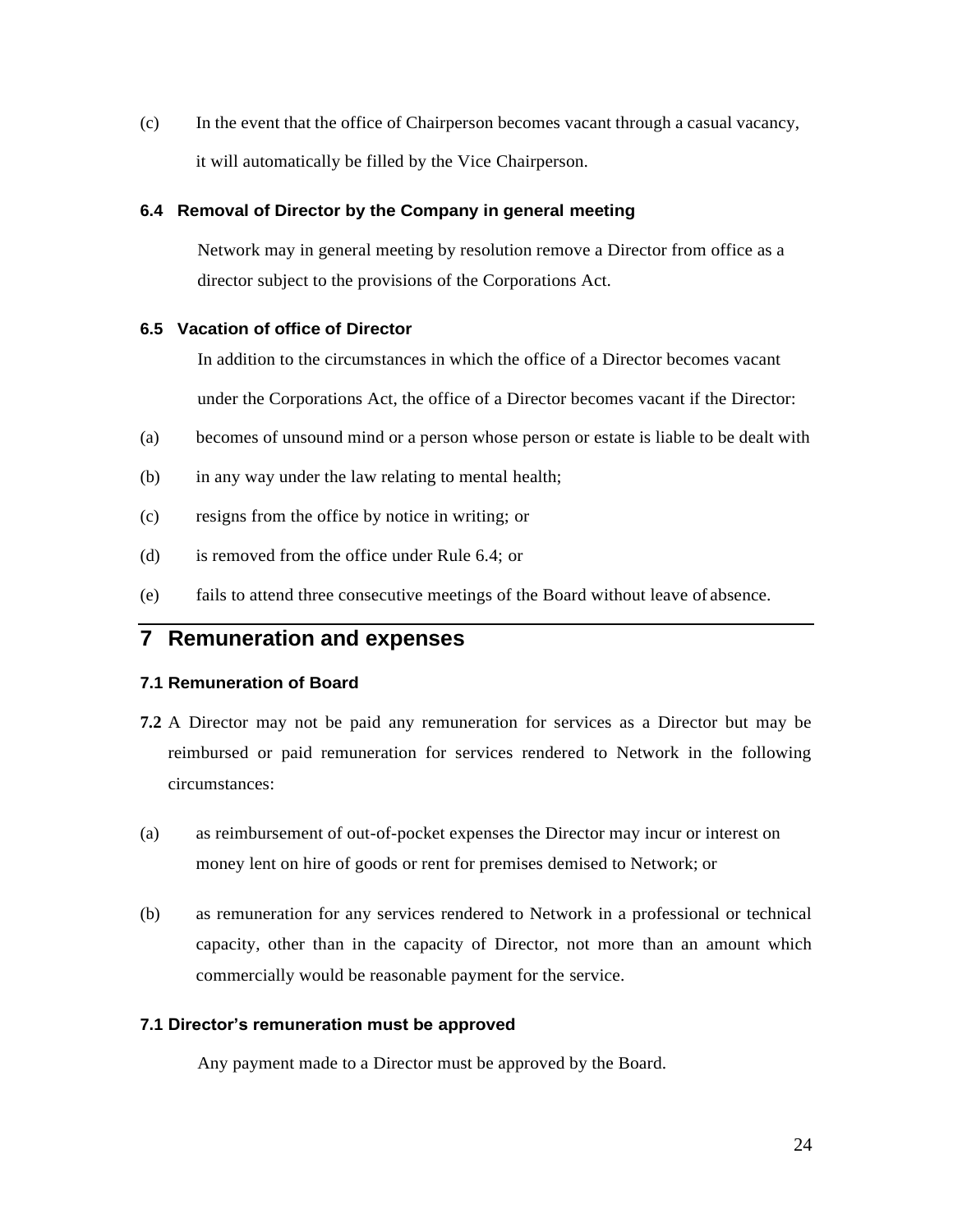### **7.2 Director's interests**

Subject to complying with the Corporations Act regarding disclosure of and voting on matters involving material personal interests, a Director may:

- (a) hold any office or place of profit in any other Company, body corporate, trust or entity promoted by Network or in which it has an interest of any kind;
- (b) enter into any contract or arrangement with Network;
- (c) participate in any association, institution, fund, trust or scheme for past or present employees or the Board of Network or persons dependent on or connected with them;
- (d) act in a professional capacity (or be a member of a firm which acts in a professional capacity) for Network, except as auditor;
- (e) participate in, vote on and be counted in a quorum for any meeting, resolution or decision of the Board and may be present at any meeting where any matter is being considered by the Board; and
- (f) sign or participate in the execution of a document by or on behalf of Network; and
- (g) do any of these things despite the fiduciary relationship of the Director's office:
- (h) without any liability to account to Network for any direct or indirect benefit accruing to the Director; and
- (i) without affecting the validity of any contract or arrangement.

A reference to Network in this Rule is also a reference to each related body corporate of Network.

### **8 Powers and duties of Board**

### **8.1 Board to manage.**

The business of Network is to be managed by the Board, who may exercise all such powers of Network as are not by the Corporations Act or by this Constitution, required to be exercised by the Members in general meeting.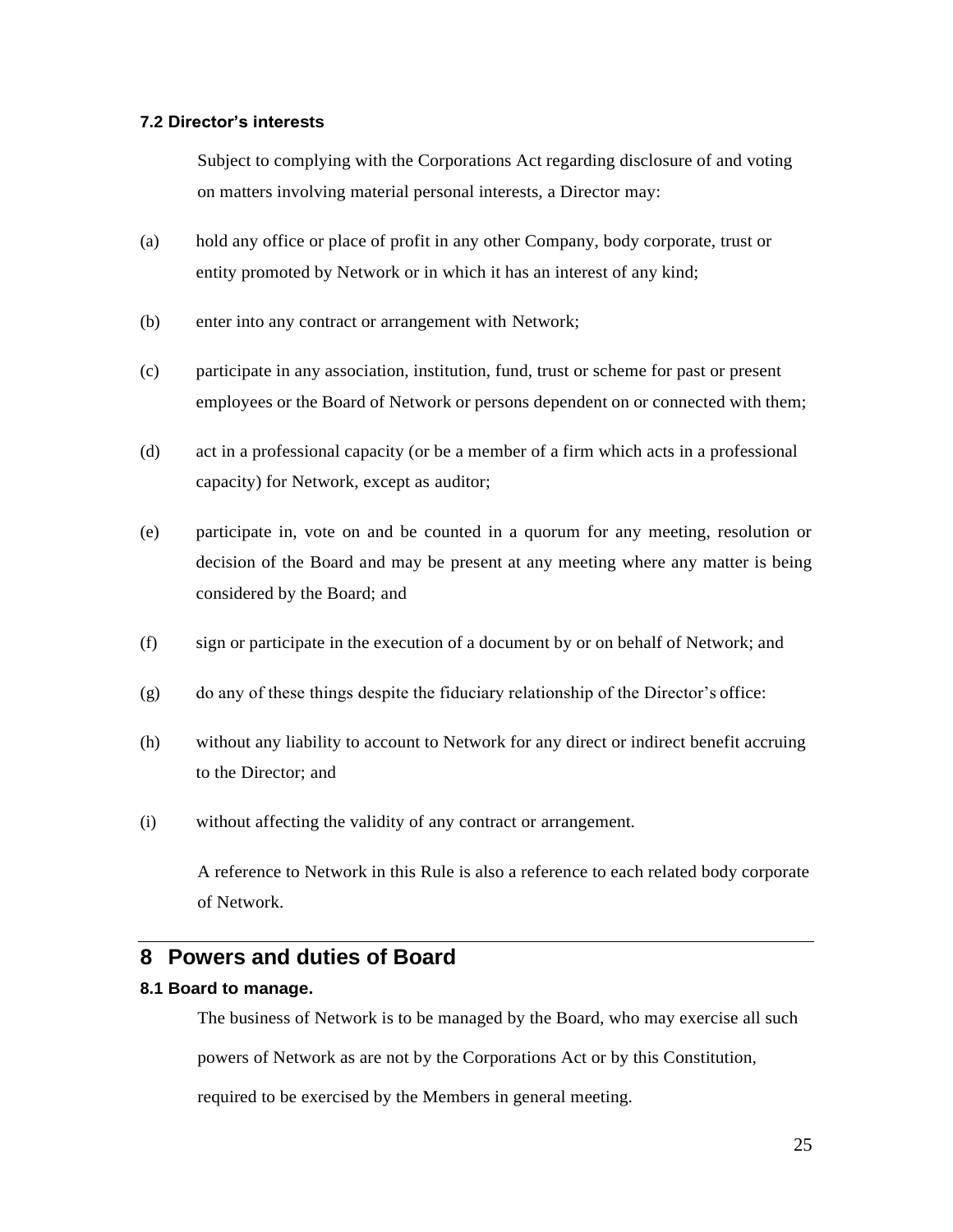### **8.2 Specific powers of Board**

Without limiting the generality of Rule 8.1, the Board may exercise all the powers available to Network to borrow or raise money, to charge any property or business of Network or all or any of its uncalled capital and to issue debentures or give any other security for a debt, liability or obligation of Network or of any other person.

### **8.3 Appointment of attorney**

The Board may, by power of attorney, appoint any person or persons to be the attorney or attorneys of Network for the purposes and with the powers, authorities and discretions vested in or exercisable by the Board for such period and subject to such conditions as they think fit.

### **8.4 Provisions in power of attorney**

A power of attorney granted under Rule 8.3 may contain such provisions for the protection and convenience of persons dealing with the attorney as the Board think fit and may also authorise the attorney to delegate (including by way of appointment of a substitute attorney) all or any of the powers, authorities and discretions vested in the attorney.

### **8.5 Minutes**

The Board must cause minutes of meetings to be made and kept in accordance with the Corporations Act.

### **8.6 Signing of cheques**

The Board may determine the manner in which and persons by whom cheques, promissory notes, bankers' drafts, bills of exchange and other negotiable instruments, and receipts for money paid to Network, may be signed, drawn, accepted, endorsed or otherwise executed.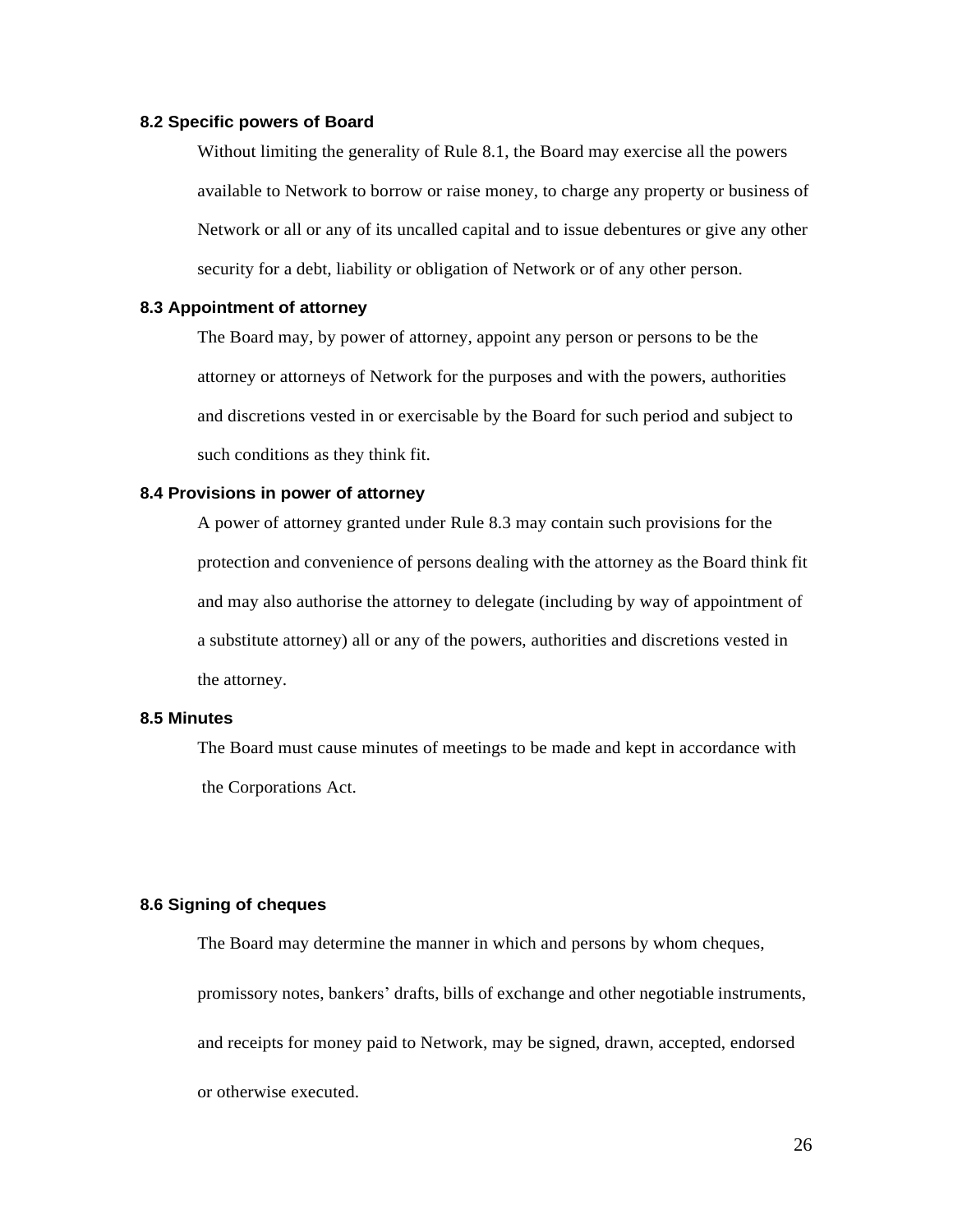### **8.7 By-Laws**

Subject to the provisions of this Rule the Board may make such By-Laws rules or regulations not inconsistent with this Constitution as in the opinion of the Board are necessary or desirable for the proper control administration and management of Network's finances, affairs, interests, effects and property and for the convenience comfort and well being of its members and to amend or rescind from time to time any such By-Laws rules and regulations.

- (a) The Board may enforce the observance of all By-Laws rules or regulations by suspension from enjoyment of membership privileges or otherwise as the Board shall think fit.
- (b) Any By-Law rule or regulation made under these Rules shall not come into force and be operative until seven (7) days after the posting of written notice thereof to all members.
- (c) The Members in Annual General Meeting may revoke and disallow any such By-Law, rule or regulation provided that the notice convening the meeting states that notice has been received as provided for in 8.7(d) and also specifies the By-Law, rule or regulation objected to.
- (d) Any twenty (20) members may at any time give to the Secretary notice in writing signed by them that they object to one or more specified By-Laws, rules or regulations and the Secretary shall then include a statement to that effect on the notice convening the next Annual General Meeting.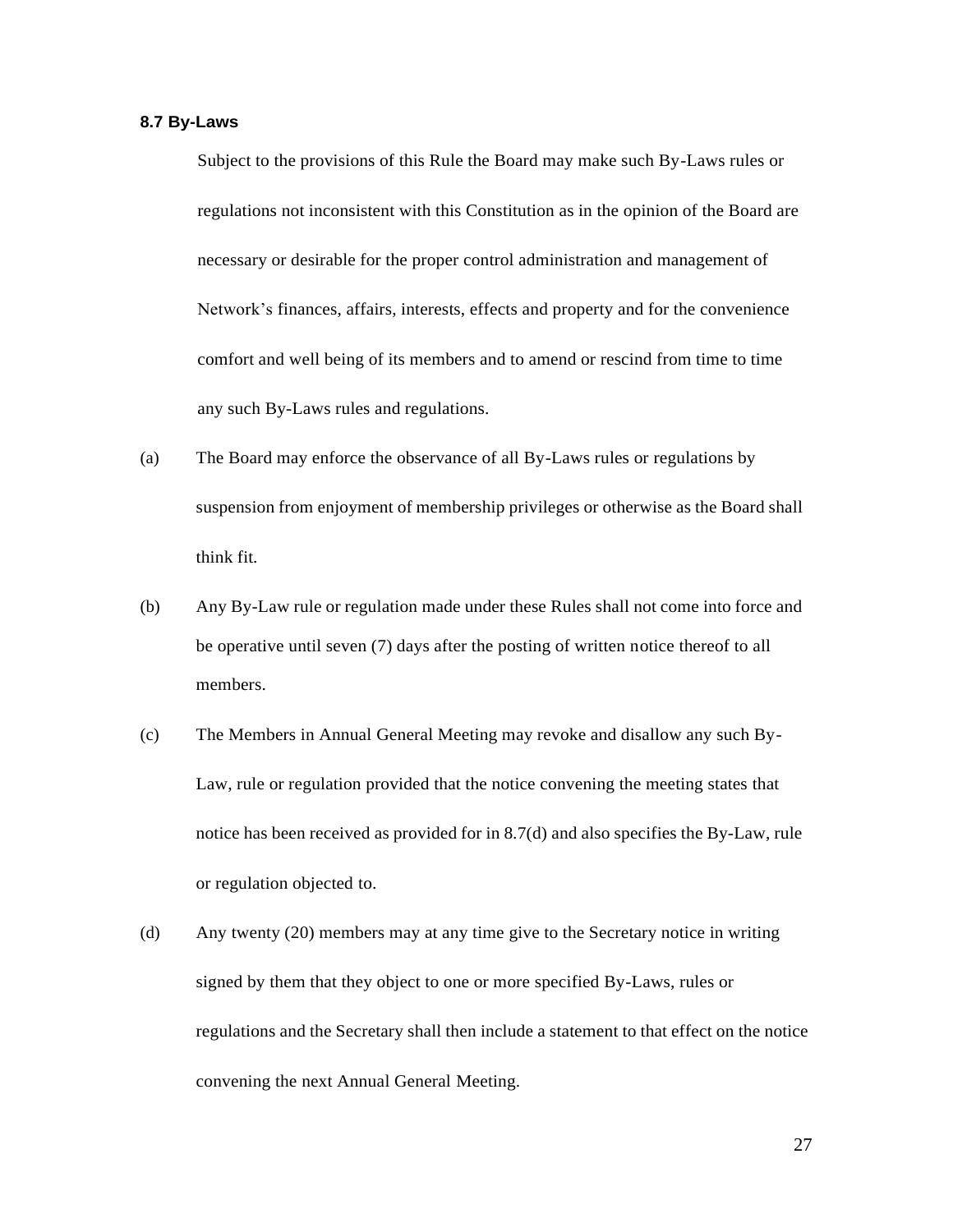(e) Neither the revocation or disallowance by the Members in Annual General Meeting of any By-Law, rule or regulation nor the knowledge that it might take place nor its amendment or rescission by the Board shall invalidate any act by the Board or by an officer or servant of Network prior to such amendment or rescission.

# **9 Proceedings of Board**

### **9.1 Board meetings**

The Board shall meet together at least six (6) times per calendar year for the despatch

of business and may adjourn and otherwise regulate their meetings as they think fit.

### **9.2 Director may convene a meeting**

A Director may at any time, and the Secretary must on the written request of a

Director, convene a meeting of the Board.

### **9.3 Questions decided by majority**

A question arising at a meeting of the Board is to be decided by a majority of votes of

Directors present and entitled to vote and that decision is for all purposes a decision

of the Board.

#### **9.4 Alternate Director and voting**

A person who is present at a meeting of the Board as an Alternate Director has one

vote at the meeting for his or her appointor and, if the Alternate Director is also a

Director, then one further vote is available in his or her capacity as a Director.

### **9.5 Chairperson's casting vote**

In the event of an equality of votes the chair of the meeting has a casting vote.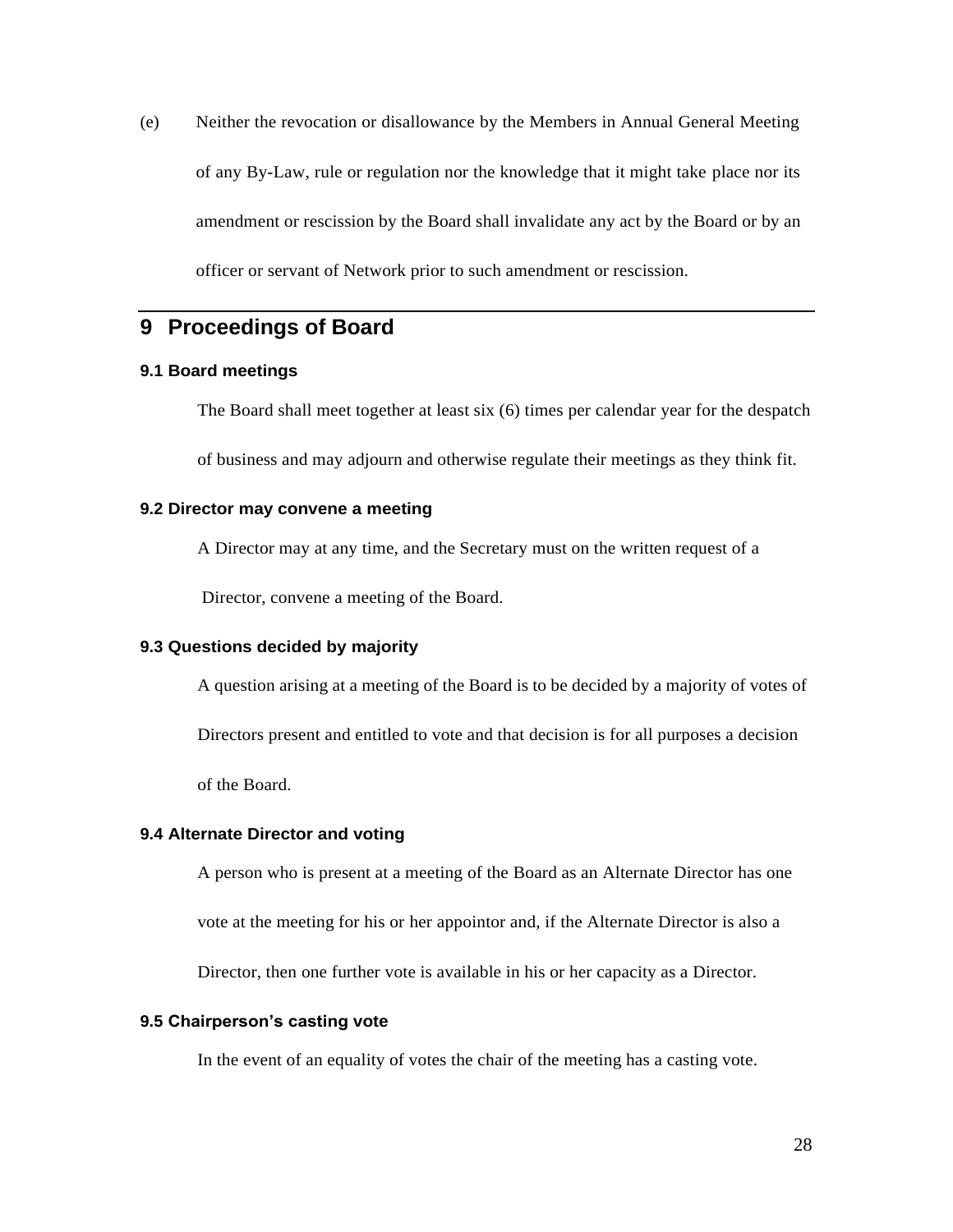### **9.6 Appointment of Alternate Director**

Subject to the Corporations Act, a Director may appoint a person approved by a majority of the Board, to be an Alternate Director in the Director's place during such period as the Director thinks fit.

### **9.7 Alternate Director and meetings**

An Alternate Director is entitled to notice of all meetings of the Board and, if the appointor does not attend a meeting, is entitled to attend and vote in the appointor's place.

### **9.8 Alternate Director's powers**

An Alternate Director may exercise all the powers that the appointor may exercise except the power to appoint an Alternate Director and, subject to the Corporations Act, may perform all the duties of the appointor insofar as the appointor has not exercised or performed them.

### **9.9 Alternate Director responsible for own acts and defaults**

Whilst acting as a Director, an Alternate Director:

- (a) is an officer of Network and not the agent of the appointor; and
- (b) is responsible to the exclusion of the appointor for the Alternate Director's own acts and defaults.

#### **9.10 Termination of appointment of Alternate Director**

The appointment of an Alternate Director may be terminated at any time by the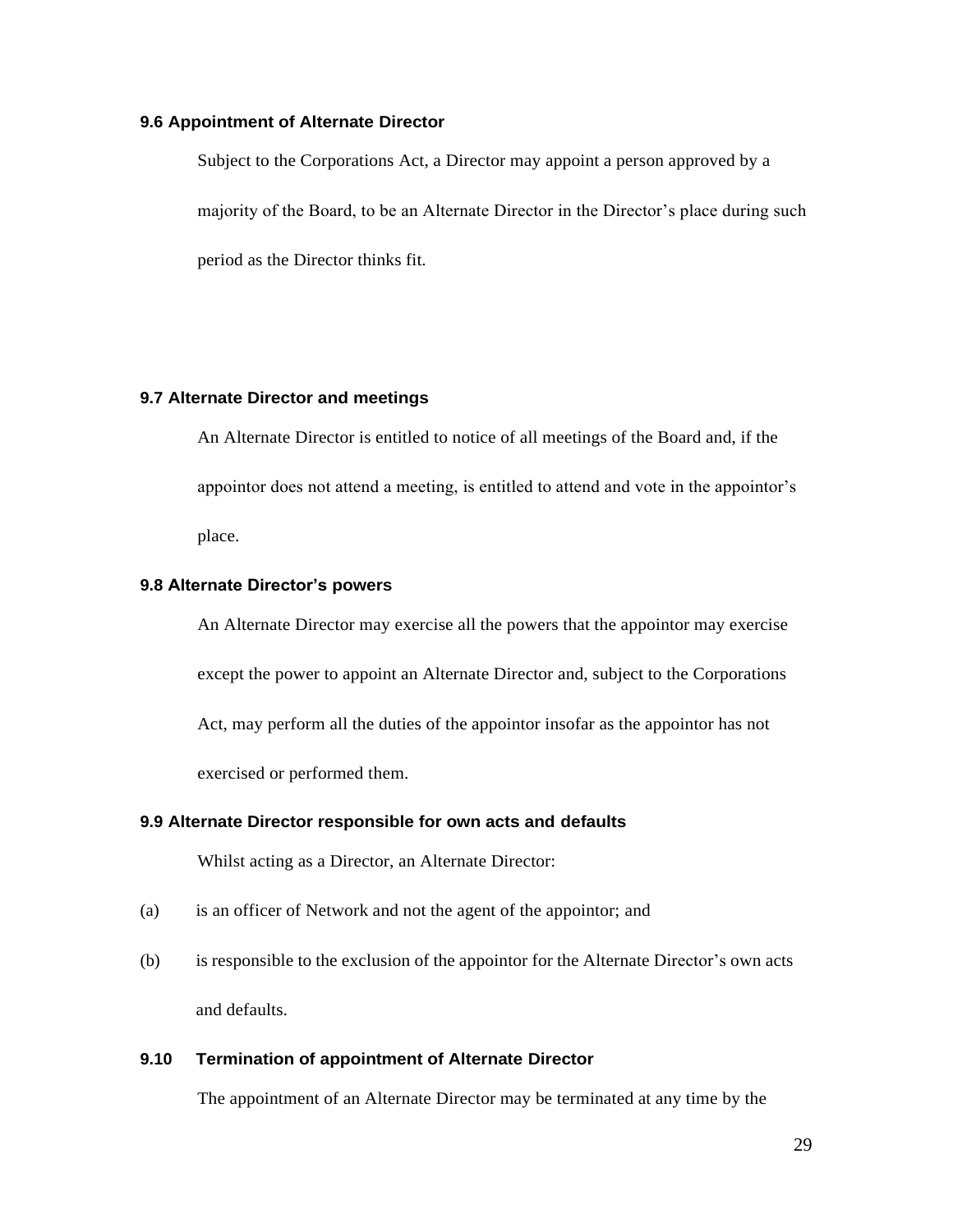Appointor even if the period of the appointment of the Alternate Director has not expired, and terminates in any event if the appointor ceases to be a Director.

### **9.11 Appointment or termination in writing**

An appointment or the termination of an appointment of an Alternate Director must

be effected by a notice in writing signed by the Director who makes or made the

appointment and delivered to the Secretary.

### **9.12 Alternate Director and number of Board**

An Alternate Director is not to be taken into account separately from the appointor in determining the number of Directors.

### **9.13 Director attending and voting by proxy**

A Director cannot attend or vote at any meeting of the board by proxy.

### **9.14 Quorum for Board meeting**

- (a) At a meeting of Board, the number of Directors whose presence in person is necessary to constitute a quorum is at least four (4) Directors one of whom must be an Office Bearer
- (b) If a quorum not be present within fifteen (15) minutes of the time fixed for a meeting of the Board, the meeting shall stand adjourned to the same day in the next week at the same time and place and if at the adjourned meeting a quorum is not present within fifteen (15) minutes from the time appointed for the meeting, the members present shall be a quorum.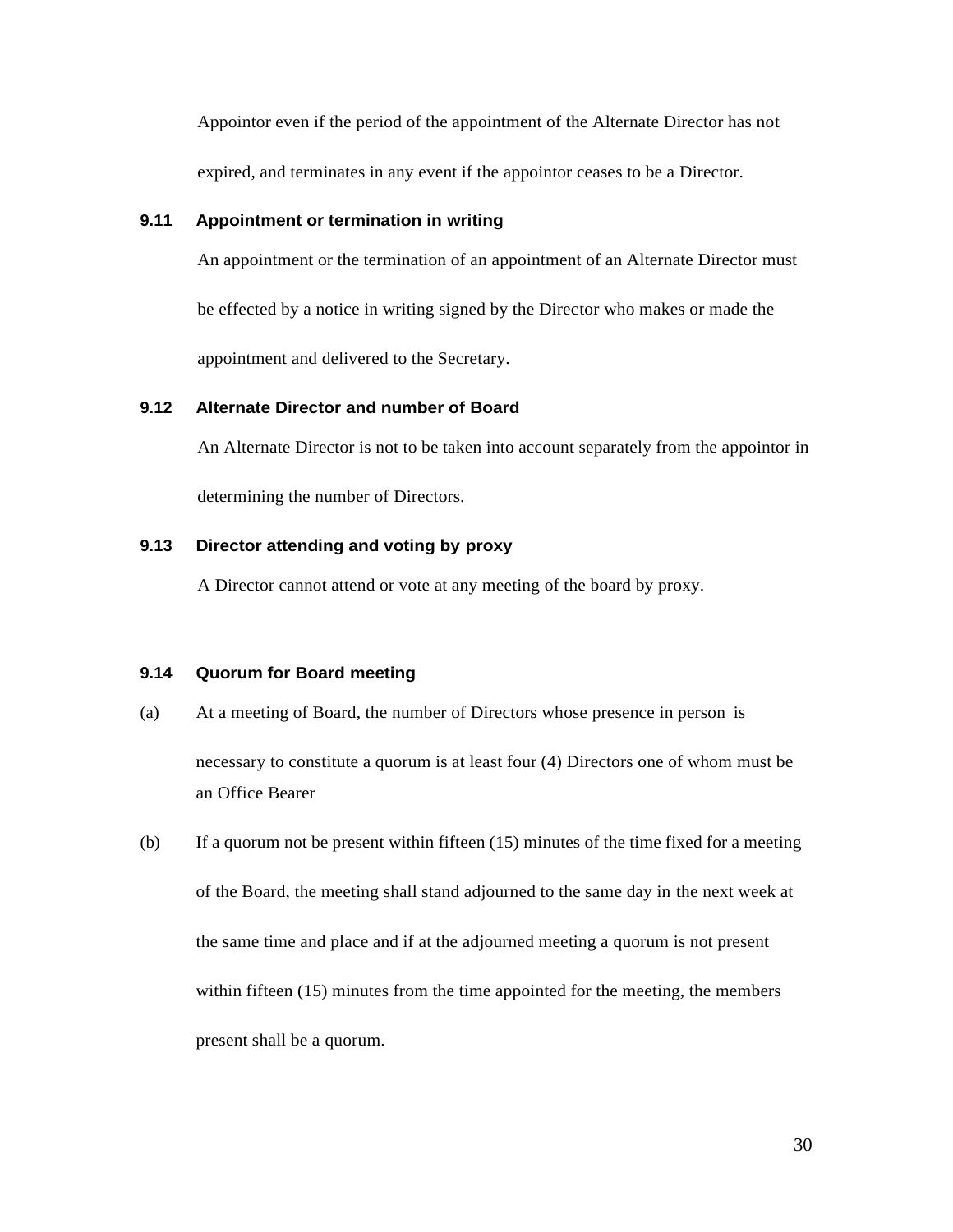### **9.15 Remaining Board may act**

The continuing Board may act despite a vacancy in their number.

### **9.16 Chairperson**

The Chairperson if present shall be entitled to preside at all meetings of Directors.

### **9.17 Absence of chairperson at Board meeting**

If a Board meeting is held and the Chairperson is not present within 15 minutes after the time appointed for the holding of the meeting or is unable or unwilling to act, the Vice Chairman shall chair the meeting. In the absence of both the Chairperson and Vice Chairperson the remaining Directors shall elect one of their number as Chair of the meeting.

### **9.18 Board committees**

The Board may delegate any of their powers, other than powers required by law to be dealt with by Directors as a board, to a committee consisting of at least one Director and such other persons as the Board thinks fit.

### **9.19 Powers delegated to Board committees**

A committee to which any powers have been delegated under Rule 9.18 must exercise those powers in accordance with any directions of the Board. A power so exercised is taken to have been exercised by the Board.

### **9.20 Chair of Board committee**

The members of a committee may elect one of their number as chair of their meeting.

If a meeting of a committee is held and:

(a) a chair has not been elected; or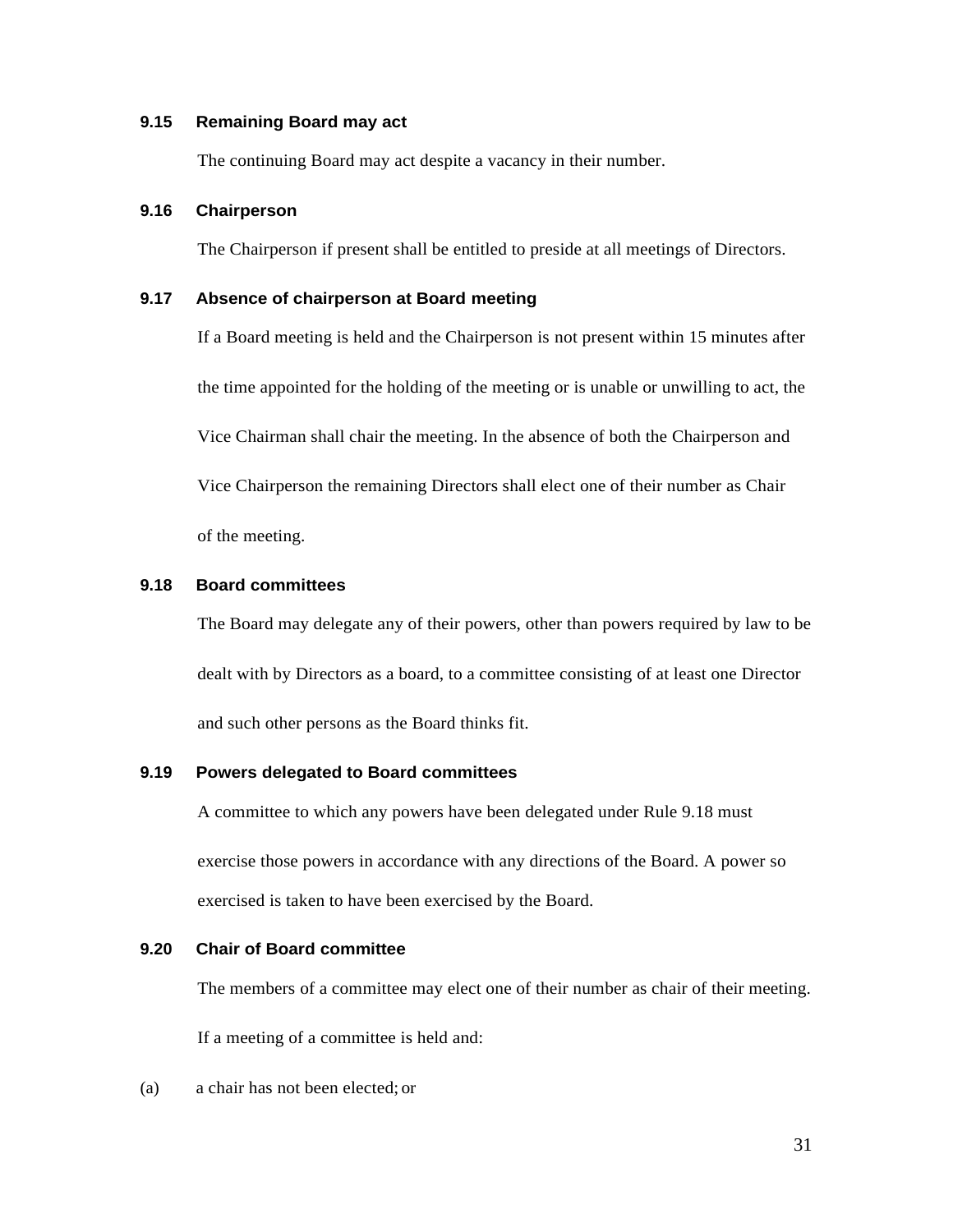(b) the chair is not present within 10 minutes after the time appointed for the holding of the meeting or is unable or unwilling to act,

the members involved may elect one of their number to be chair of the meeting.

### **9.21 Board committee meetings**

The meetings and proceedings of a committee are governed by the provisions of

this Constitution as to meetings and proceedings

### **9.22 Circulating resolutions**

The Board may pass a resolution without a Board meeting being held if a majority of the Directors entitled to vote on the resolution sign a document containing a statement that they are in favour of the resolution set out in the document. Separate copies of a document may be used for signing by Directors if the wording of the resolution and statement is identical in each copy. The resolution is passed when the last director signs.

### **9.23 Meeting by use of technology**

A Board meeting may be called or held using any technology consented to by each Director. The consent may be a standing one. A Director may only withdraw consent at a reasonable time before the meeting.

### **9.24 Validity of acts of Board**

All acts done at a meeting of the Board or of a committee of the Board, or by a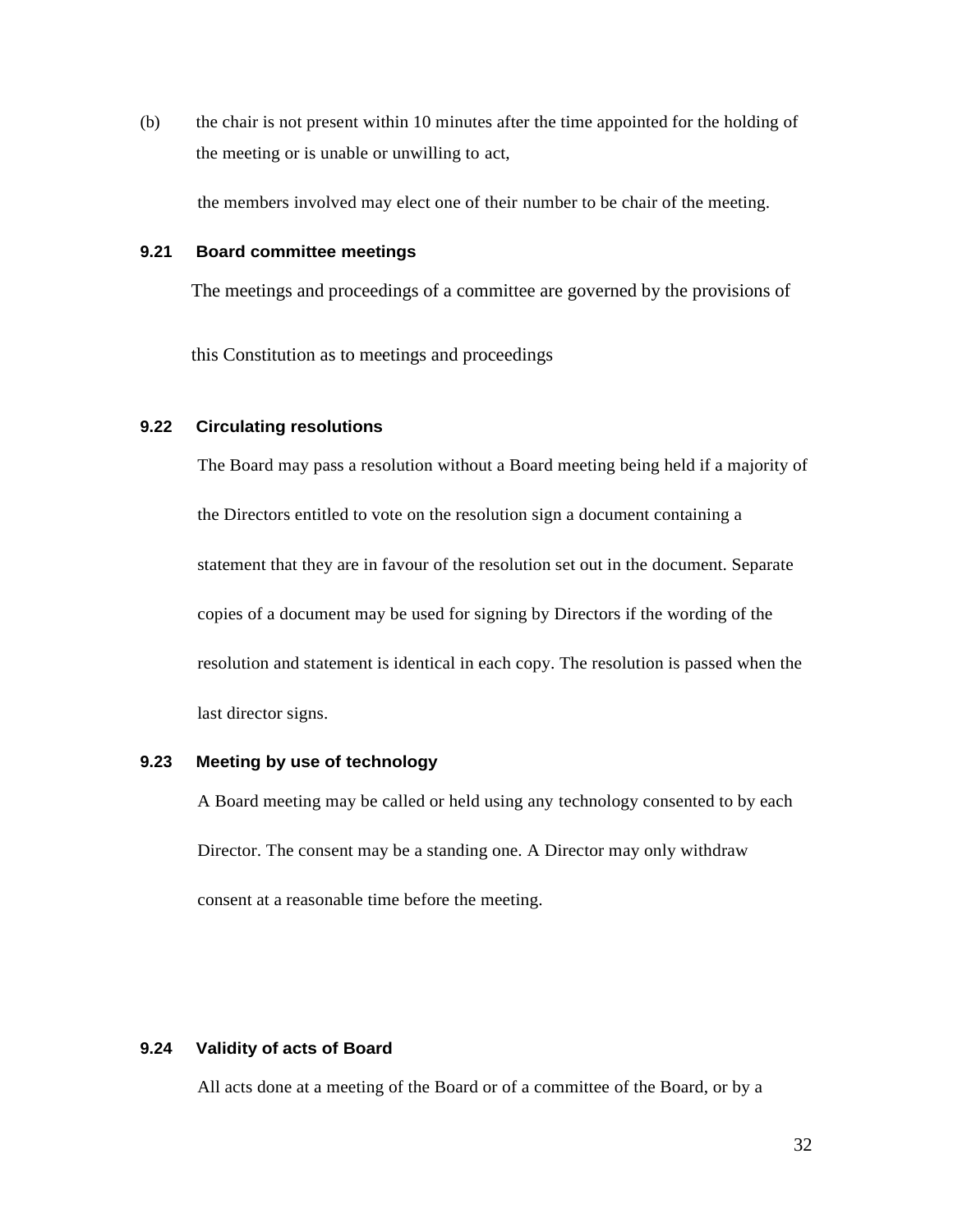person acting as a Director are, even if it is afterwards discovered that:

- (a) there was a defect in the appointment or continuance in office of a person as a Director or of the person so acting; or
- (b) a person acting as a Director was disqualified or was not entitled to vote,

as valid as if the relevant person had been duly appointed or had duly continued in office and was qualified and entitled to vote.

# **10 Secretary**

### **10.1 Appointment of Secretary**

The Members shall elect a Secretary at each Annual General Meeting in accordance

with the provisions of Rule 6.2

### **10.2 Suspension and removal of Secretary**

The Board may suspend or remove a Secretary from that office.

### **10.3 Powers, duties and authorities of Secretary**

- **(a)** The Board may vest in a Secretary such powers, duties and authorities as they may
- **(b)** from time to time determine and the Secretary must exercise all such powers and
- **(c)** authorities subject at all times subject to the control of the Board.
- **(d)** The Board may also appoint a member of the Company's executive staff to assist the
- **(e)** Secretary

### **11 Seals**

### **11.1 Safe custody of common seals**

The Board must provide for the safe custody of any seal used by Network.

### **11.2 Use of common seal**

If the Network has a common seal or duplicate common seal: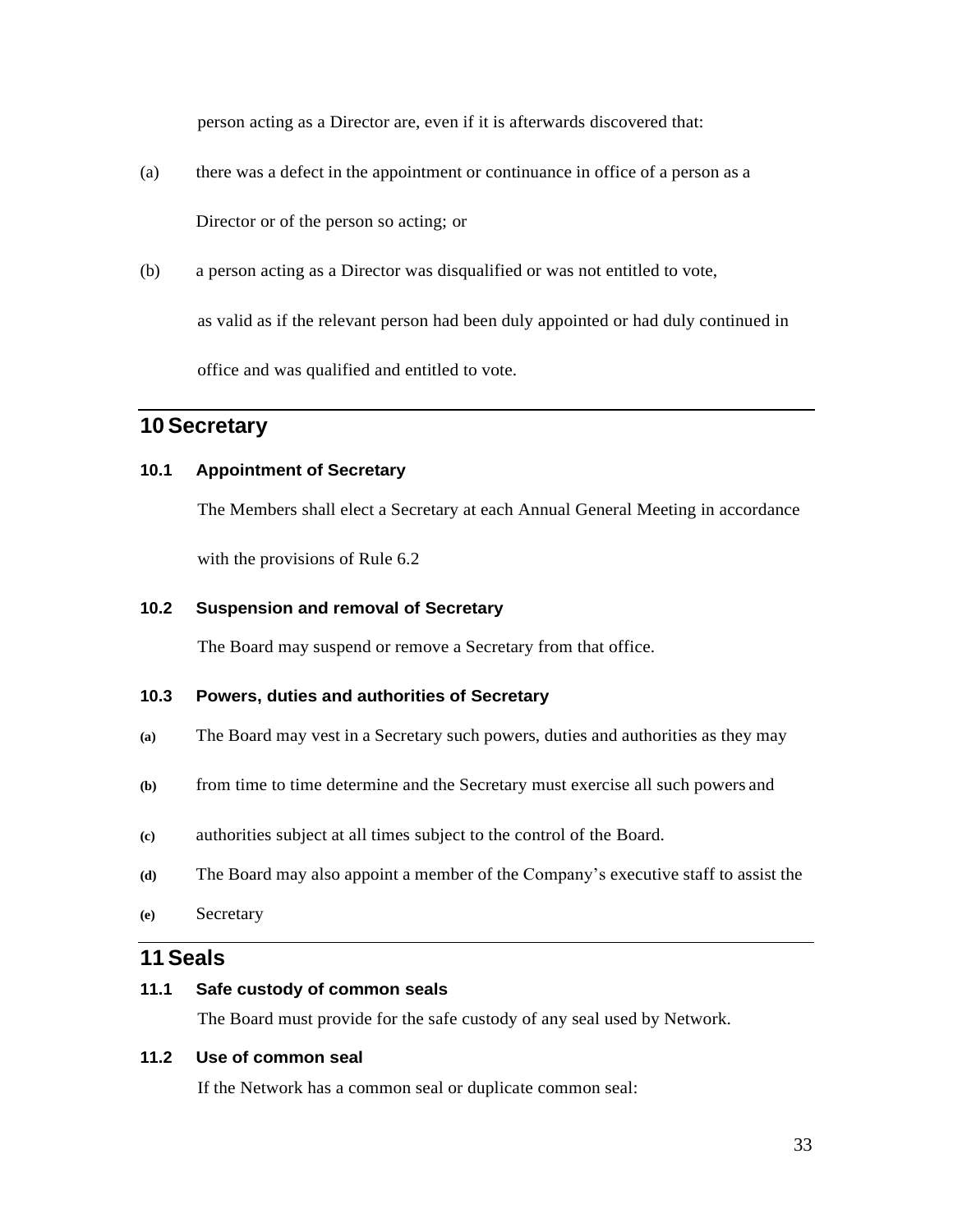- (a) it may be used only by the authority of the Board, or of a committee of theBoard
- (b) authorised by the Board to authorise its use; and
- (c) every document to which it is affixed must be signed by a Director and be countersigned by another Director, a Secretary or another person appointed by the Board to countersign that document or a class of documents in which that document is included.

# **12 Inspection of records**

### **12.1 Inspection by Members**

Subject to the Corporations Act, the Board may determine whether and to what extent, and at what time and places and under what conditions, the accounting records and any other of Network's documents or any of them will be open to the inspection of Members (other than Directors).

### **12.2 Right of a Member to inspect**

A Member (other than a Director) does not have the right to inspect any document

except as provided by law or authorised by the Board or by the members in general

meeting.

### **13 Service of documents**

### **13.1 Document includes notice**

In this Part 13, a reference to a document includes a notice.

### **13.2 Methods of service**

Network may give, deliver or serve a document to a Member:

- (a) personally;
- (b) by sending it by post to the address for the Member in the Register or an alternative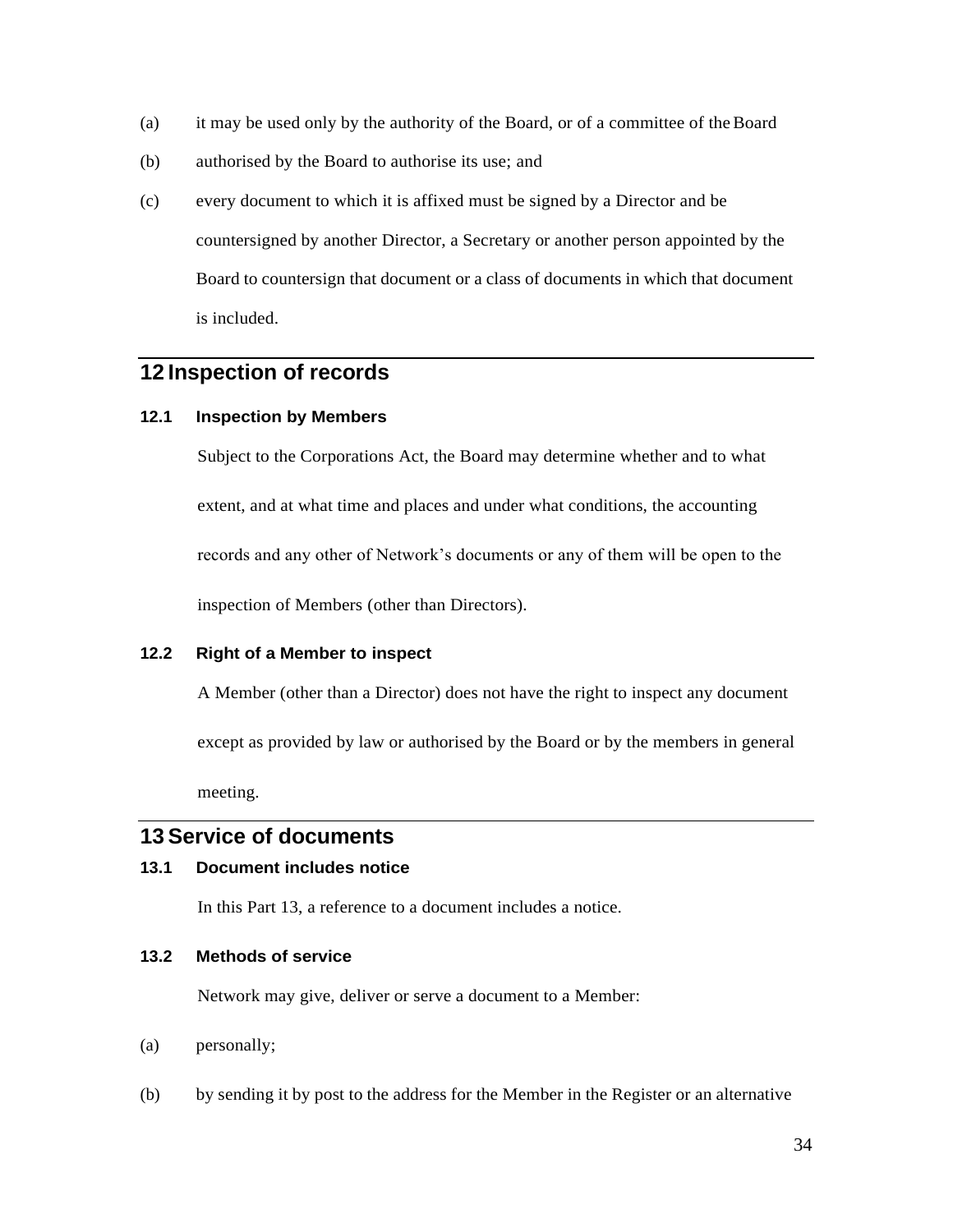address nominated by the Member; or

- (c) by sending it to a fax number; or
- (d) by sending it to an electronic address nominated by the Member.

(e) A Member may by giving notice in writing to the Secretary request to receive all documents from Network by electronic transmission except where the form of the document renders this impracticable in which case delivery will be made personally or by post. Network may make some documents available to Members via Network's web site and delivery of such documents will be deemed to have been made to a Member registered to receive documents by electronic transmission when an electronic transmission is sent to the Member advising the Member that a document is available for Members on Network's web site.

### **13.3 Post**

A document sent by post:

- (a) if sent to an address in Australia, may be sent by ordinary post; and
- (b) if sent to an address outside Australia, must be sent by airmail,

and in either case is taken to have been received on the third day after the date of its posting.

### **13.4 Fax or electronic transmission**

If a document is sent by fax or electronic transmission, delivery of the document is taken:

(a) to be effected by properly addressing and transmitting the fax or electronic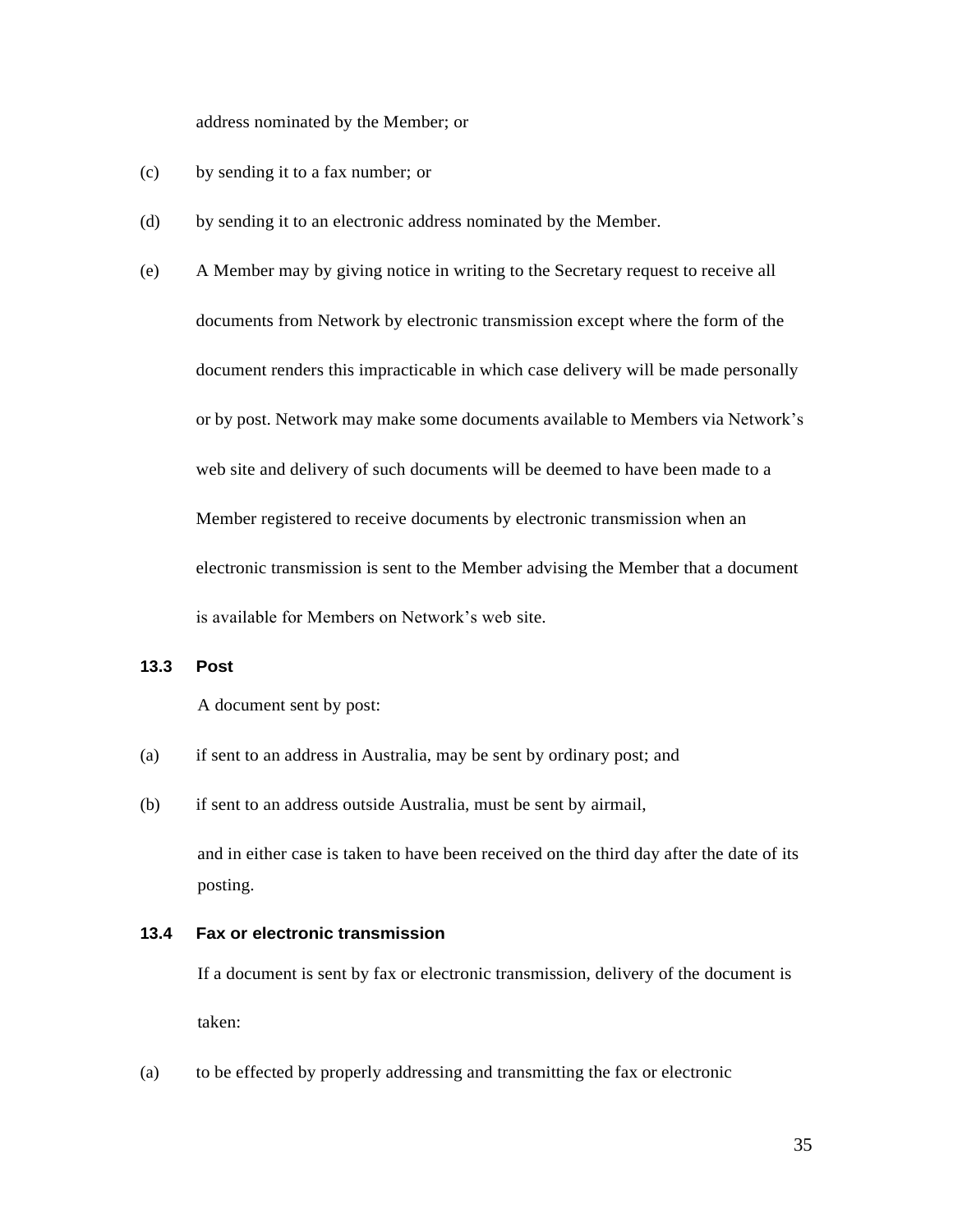transmission; and

(b) to have been delivered on the day following its transmission.

### **13.5 Evidence of Service**

A certificate in writing signed by a Director or a Secretary stating that a document

was sent by post or by fax or electronic transmission on a particular date is prima

facie evidence that the document was so sent on that date.

# **14 Winding up**

### **14.1 Excess property on winding up**

If any property remains on the winding up or dissolution of Network after satisfaction of all its debts and liabilities, that property may not be paid to or distributed among the Members but must be given or transferred to another institution or institutions whether incorporated or not:

- (a) having objects similar to the objects of Network; and
- (b) whose constitution or rules prohibit the distribution of its income and property among its or their members to an extent at least as great as is imposed on Network under this Constitution; and the institution or institutions referred to in this rule are to be determined by Members at or before the time of dissolution or, failing such a determination, any property remaining shall be given or transferred to such institution or institutions as fall within this rule as directed by the Liquidator appointed for the winding up or dissolution of Network.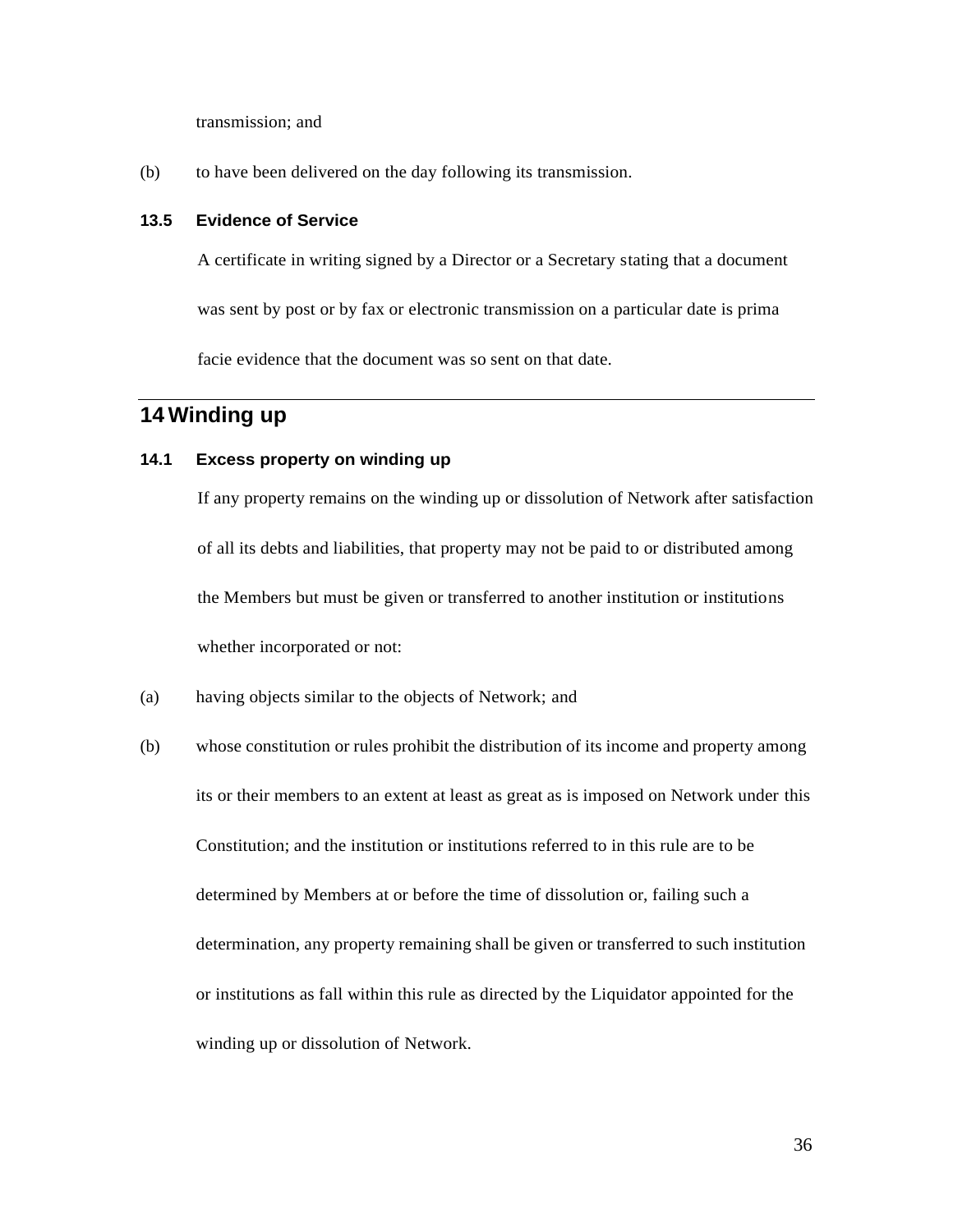### **14.2 Contribution of Member on Winding-Up**

Each Member undertakes to contribute to Network's property if Network is wound up while a Member or within one year after ceasing to be a Member, for payment of Network's debts and liabilities contracted before ceasing to be a Member and of the costs, charges and expenses of winding up and for adjustment of the rights of the contributories among themselves, such amount as may be required not exceeding one hundred dollars (\$100.00).

# **15 Indemnity and insurance**

### **15.1 Indemnity**

Every person who is or has been:

- (a) a director of Network; or
- **(b)** a secretary of Network**;**

is entitled to be indemnified out of the property of Network against:

- (c) every liability incurred by the person in that capacity (except a liability for legal costs); and
- (d) all legal costs incurred in defending or resisting (or otherwise in connection with) proceedings, whether civil or criminal or of an administrative or investigatory nature, in which the person becomes involved because of that capacity, unless:
- (e) Network is forbidden by statute to indemnify the person against the liability or legal costs; or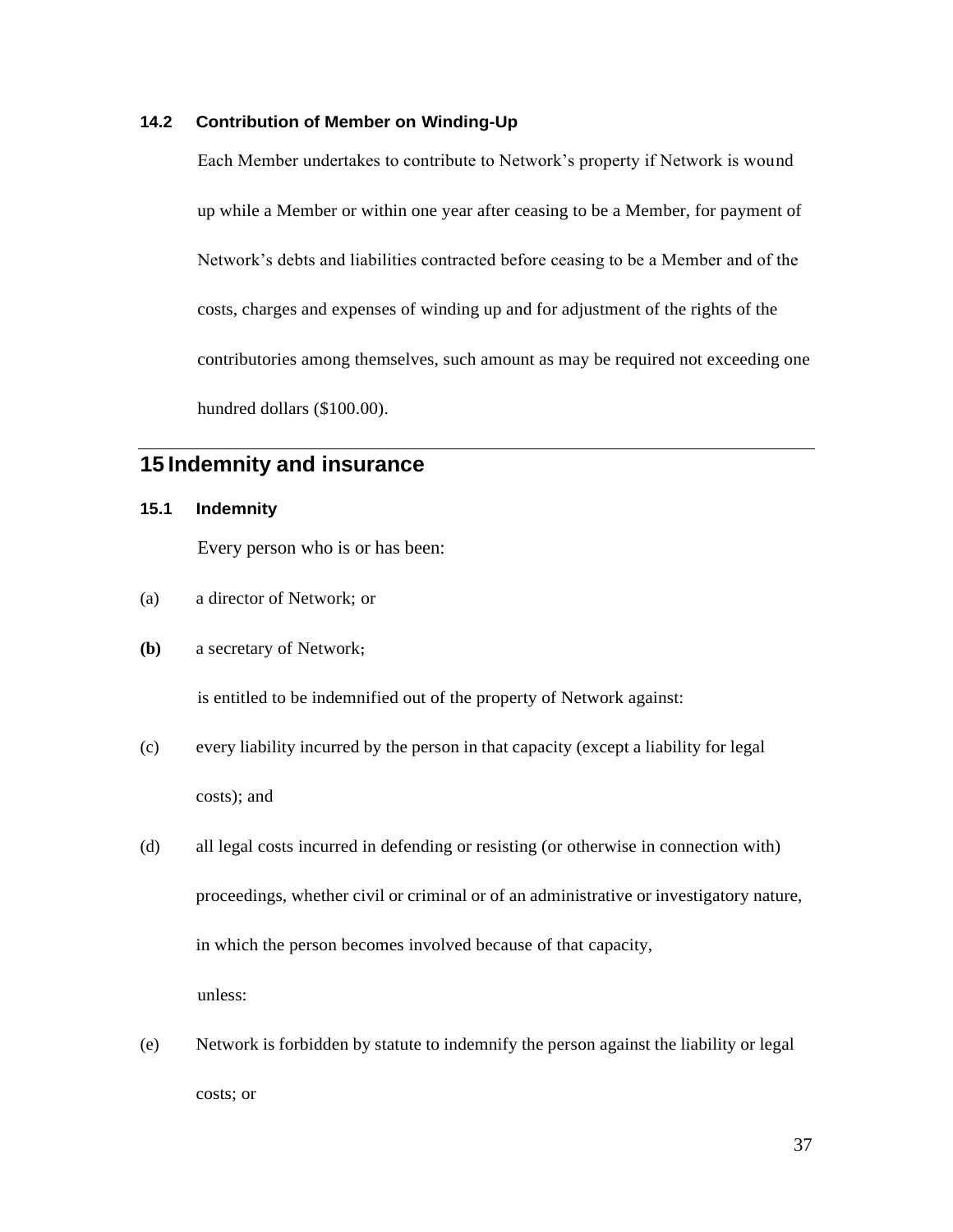(f) an indemnity by Network of the person against the liability or legal costs would, if given, be made void by statute.

### **15.2 Insurance**

Network may pay or agree to pay, whether directly or through an interposed entity, a premium for a contract insuring a person who is or has been a director or secretary of Network against liability incurred by the person in that capacity, including a liability for legal costs, unless:

- (a) Network is forbidden by statute to pay or agree to pay the premium; or
- (b) the contract would, if Network paid the premium, be made void by statute.

### **16 Accounts**

- (a) The Board shall cause proper accounts and records to be kept with respect to the financial affairs of Network in accordance with the Corporations Act.
- (b) The books of account shall be kept at Network's principal place of business or at such other place as the Board thinks fit. Network shall at all reasonable times make its accounting records available in writing for the inspection of members of the Board and any other persons authorised or permitted by or under the Corporations Act to inspect such records.
- (c) The Board shall, not less than twenty one (21) days before each Annual General Meeting and in any event within four (4) months of the end of Network's financial year send to all members of Network entitled to attend the Annual General Meeting a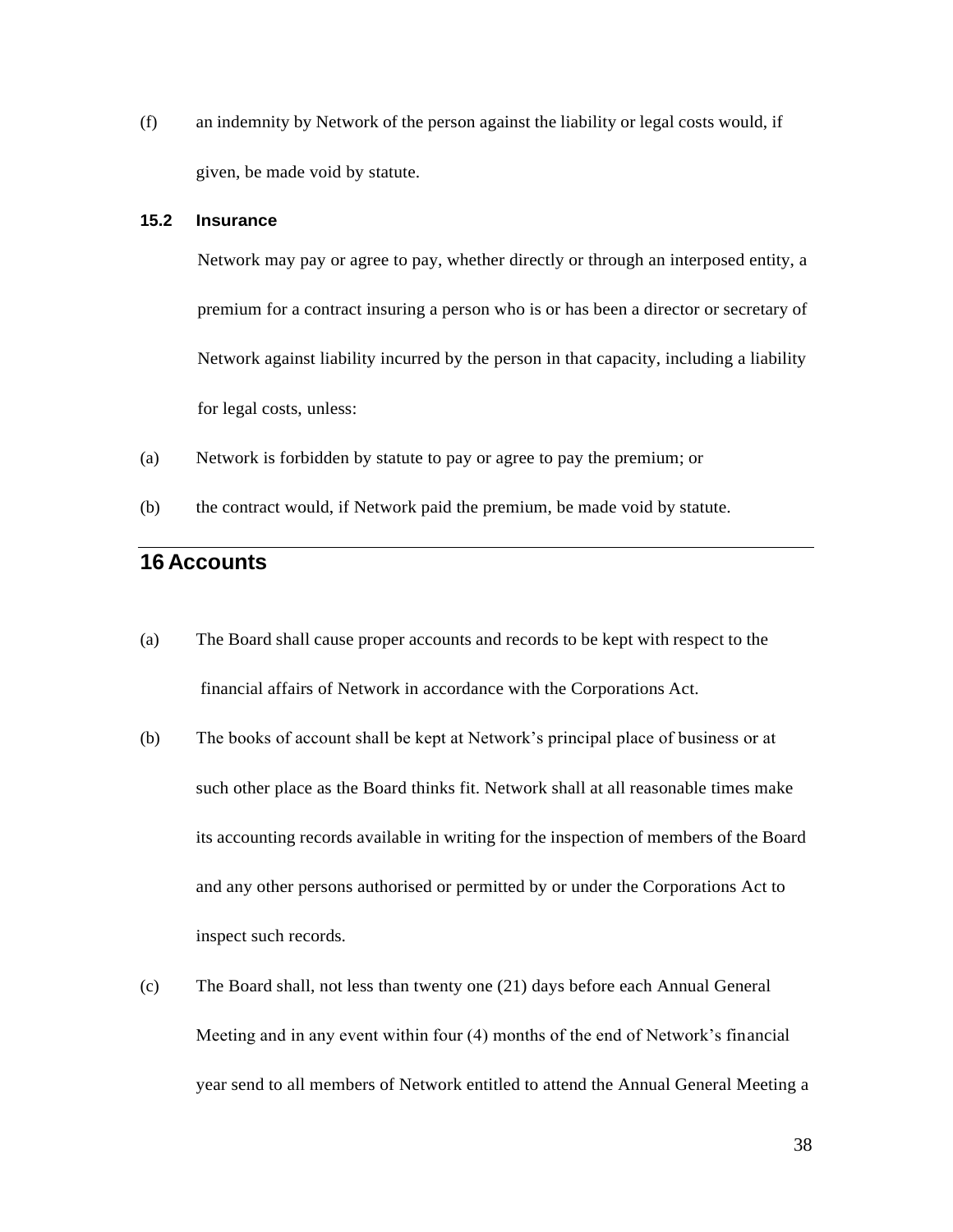copy of all reports which pursuant to Section 314 of the Corporations Act are to be laid before the Annual General Meeting in respect of the financial year ending on the 31<sup>st</sup> December immediately prior to the Annual General Meeting and without limitation these shall include:

- 16.1.c.1 a copy of the Financial Report ;
- 16.1.c.2 a copy of the Directors' Report; and
- 16.1.c.3 a copy of the Auditors' Report on the financial report.

### **16.2 Financial Year**

The financial year of the Company shall commence on the first day of January in

each year and end on the last day of December in the same calendar year or such

other period as having regard to the Corporations Act, the Board may determine.

### **16.3 Auditors**

Auditors shall be appointed and their duties regulated in accordance with the

Corporations Act and their remuneration shall be fixed by the Board.